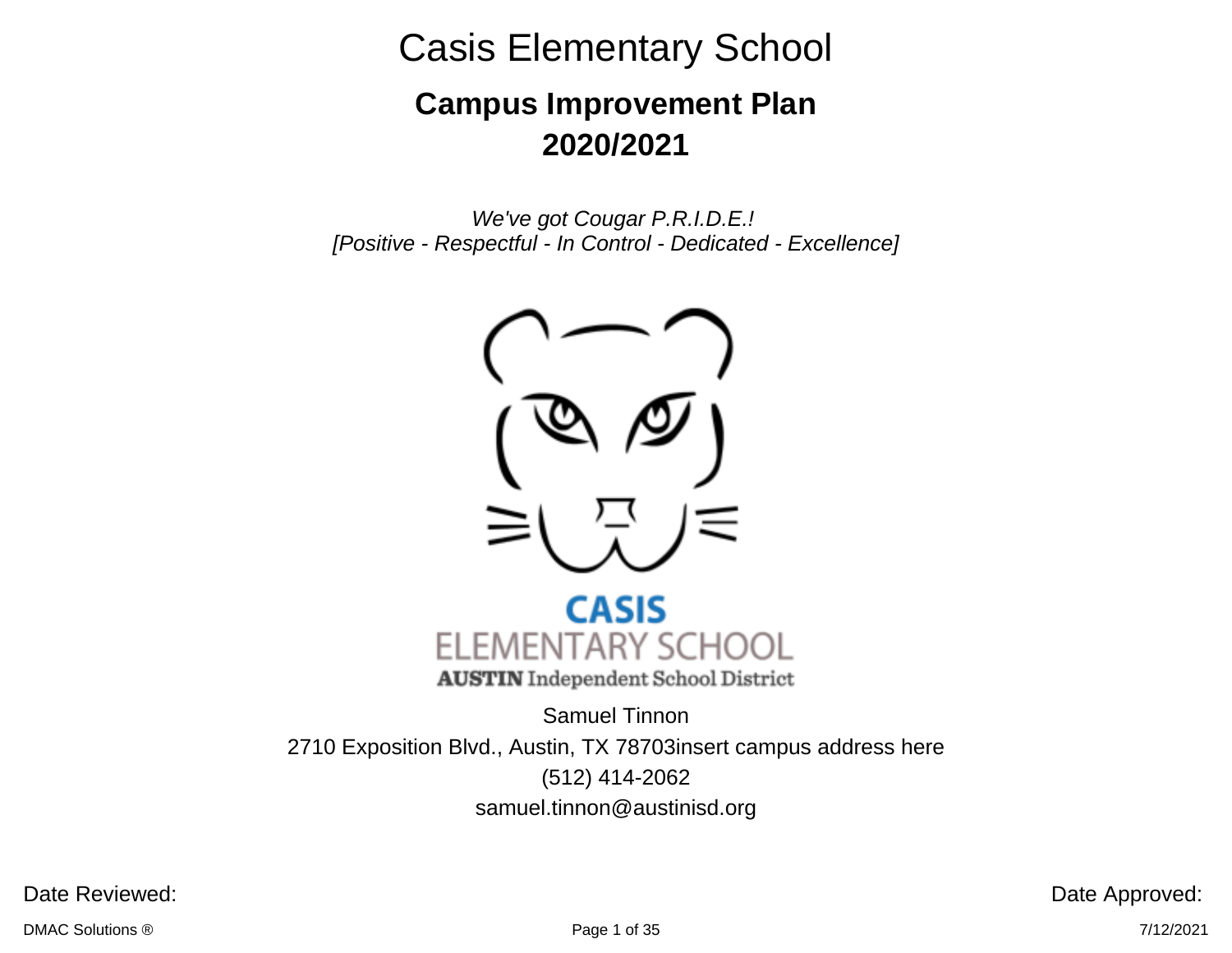#### **Campus Mission**

With much heart and great expectations, Casis Elementary School will provide a stimulating learning environment that will challenge each student to work to their potential and support them in their quest to become life-long learners, as well as contributing members of society.

#### **Vision Statement**

Our shared vision at Casis is to be a MODEL LEARNING COMMUNITY for all schools, stakeholders strive daily to ensure that our learning environment…

…recognizes the intellectual contributions of all. …fosters the creativity of all. …exemplifies an inclusive community for all. …exhibits genuine caring towards all. …focuses on student-centered goals and practices. …expects high academic standards of excellence. …engages our community as collaborative partners. …honors the rich traditions and legacy of our school. …exudes professionalism and integrity. …excels in innovative and research-based practices. …embodies an atmosphere that embraces *life, love, laughter, and learning*!

#### **Texas Public Education Mission Statement**

The mission of the public education system of this state is to ensure that all Texas children have access to a quality education that enables them to achieve their potential and fully participate now and in the future in the social, economic, and educational opportunities of our state and nation. That mission is grounded on the conviction that a general diffusion of knowledge is essential for the welfare of this state and for the preservation of the liberties and rights of citizens. It is further grounded on the conviction that a successful public education system is directly related to a strong, dedicated, and supportive family and that parental involvement in the school is essential for the maximum educational achievement of a child. (TEC Title 2, Ch 4, Sec.4.001)

#### **Austin Independent School District Mission**

Austin ISD educates more than 80,000 students and embraces 129 diverse school communities in one of the fastest-growing metroplexes in the country. In partnership with our families and our community, AISD's mission is to provide a comprehensive educational experience that is high-quality, challenging and inspires all students to make a positive contribution to society. We partner with world-class universities, innovative businesses, nonprofit organizations and engaged community leaders to prepare our students for college, career and life.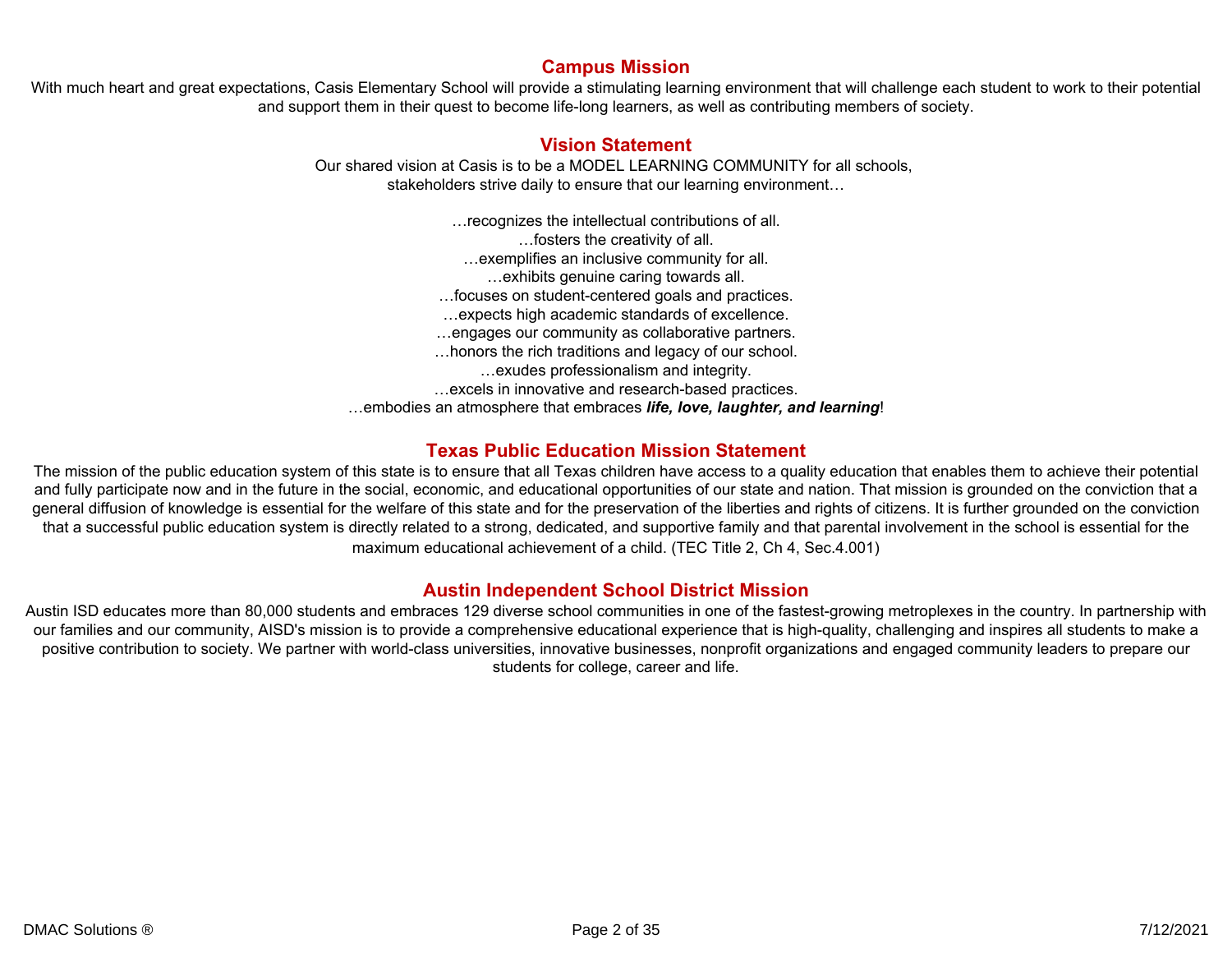### **Demographics**

#### **Demographics Data Sources**

District Family Survey results Fitnessgram results - BOY to EOY growth Focus Groups/Interviews https://txschools.gov/ MOY disaggregated by grade, subj., & stud. grp. PPfT results for teachers Referral data disaggregated by student group SEL Implementation Survey results STAAR disaggregated by subj., grade, & stud. grp. Staff (TELL) Survey results Student Survey results TELPAS disaggregated by grade & prof. lvl.

#### **Demographics Strengths**

Population diversity has slightly increased for some groups (Hispanic, Asian, & Two or More)

#### **Demographics Weaknesses**

Population diversity has decreased for some groups (African American).

#### **Demographics Needs**

Closely monitor services and supports of under-represented student populations within all diversity groups (EcoDis; Sped; ELL).

#### **Demographics Summary**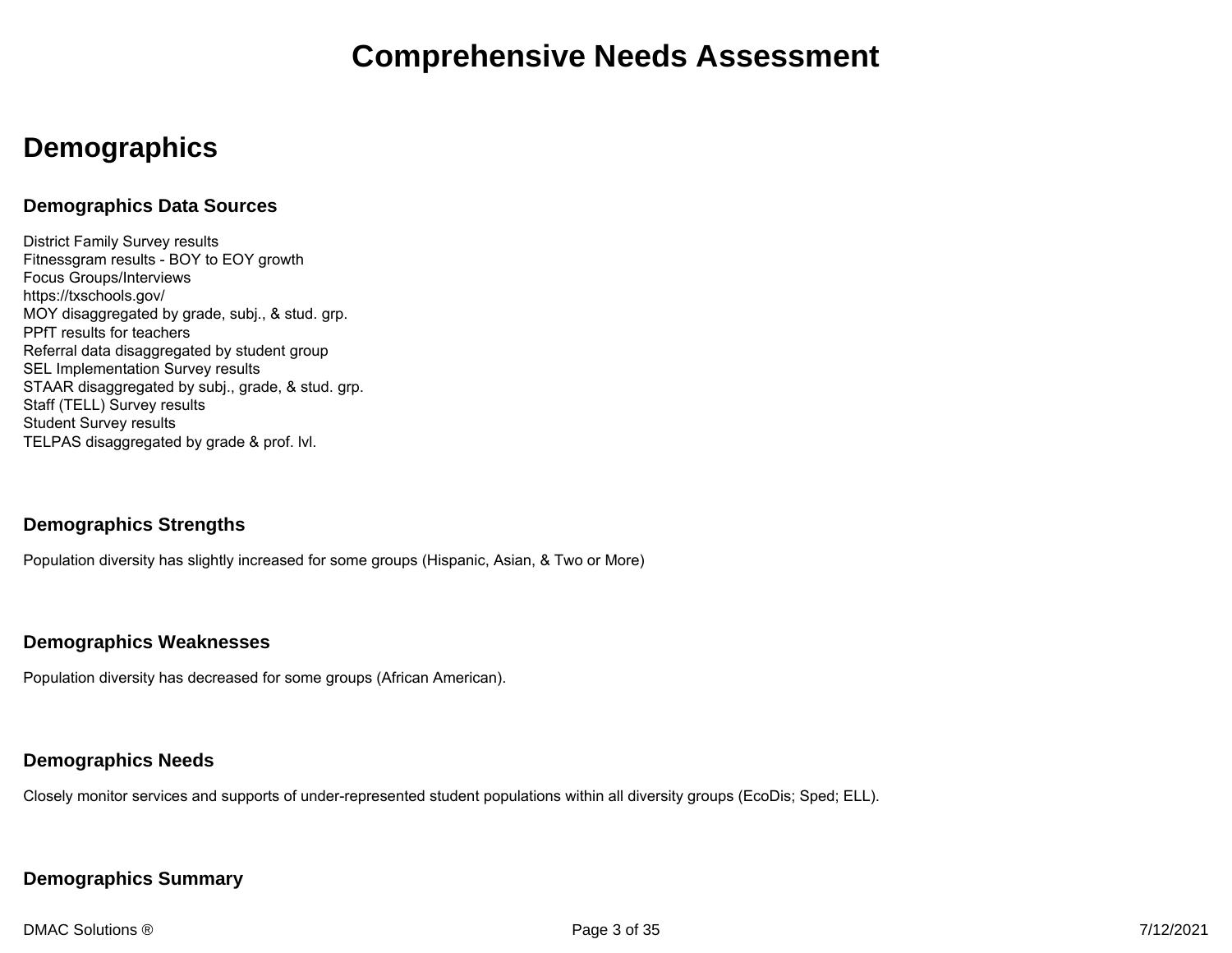While our state performance rates are consistently high (2019 STAAR, Accountability, & Distinction Designations), it is important to continue monitoring the progress, advancement, and identification of students that fall within under-served/under-represented groups on our campus.

### **Student Achievement**

#### **Student Achievement Strengths**

Above/Exceeded target performance in majority areas, according to C/TIP checklist (TEA, TX-KEA, STAAR, TELPAS, SEL SURVEY, STUDENT CLIMATE SURVEY, TELL, PIEMS, etc.).

#### **Student Achievement Weaknesses**

#### **Students:**

- \* Although not applicable anymore, low 2018-2019 iStation score for ECD (67%).
- \* Also, low scores in STAAR 'Meets' for 3rd Grade Reading and Math (67%-Asian [R]; 63%-Sped [R]; 69%-Hisp [M]; 67%-Asian [M]; 38%-Sped [M] was noted.

#### **Staff:**

- \* Low scores in the areas of collaborative discussions about....
- ......individual student assessment data [51%],
- ......setting of student group learning goals [62%],
- ......and professional learning goals [59%].

#### **Student Achievement Needs**

- \* Campus needs to become proficient in all new assessment and progress monitoring tools provided by AISD (i.e. MapGrowth)
- \* Staff has worked very hard to accomplish grade level alignment, particularly during COVID-19 period. This makes for ease of student transitions/sharing, lesson planning, and instructional delivery within the grade levels.

#### **Student Achievement Summary**

We will continue to work on achieving performance goals and will also continue to strengthen grade level alignment across the teams.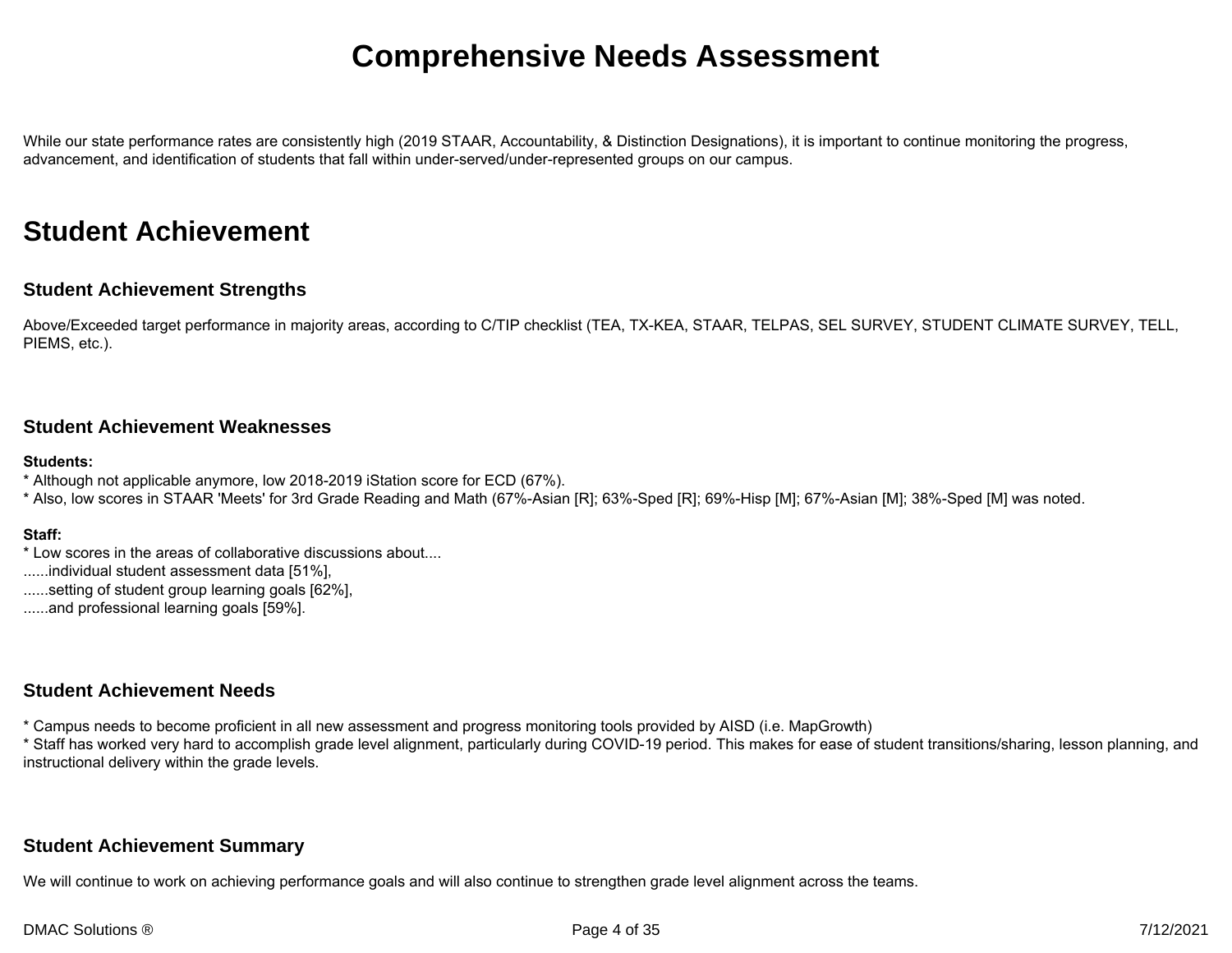### **2020-21 Campus and Targeted Improvement Plan Checklist: Casis (112)**

### **Refer to the Notes column for requirement criteria. Required data should be addressed somewhere in the CIP/TIP.**

| <b>Indicator</b>                                                                                                                                      |                                                                                                                     | <b>Data Source</b> | 2017-18                                  | 2018-19    | 2019-20 | 2020-21 Goal                | <b>Notes</b>                                                                         |
|-------------------------------------------------------------------------------------------------------------------------------------------------------|---------------------------------------------------------------------------------------------------------------------|--------------------|------------------------------------------|------------|---------|-----------------------------|--------------------------------------------------------------------------------------|
|                                                                                                                                                       |                                                                                                                     |                    | <b>2019 State Accountability Ratings</b> |            |         |                             |                                                                                      |
| <b>State Overall Scaled Score</b>                                                                                                                     |                                                                                                                     | <b>TEA</b>         | 92                                       | 96         | No Data | TBD                         |                                                                                      |
| State Domain 1: Academic Achievement Scaled Score                                                                                                     |                                                                                                                     | <b>TEA</b>         | 94                                       | 94         | No Data | <b>TBD</b>                  |                                                                                      |
| State Domain 2, Part A: Student Growth Scaled Score                                                                                                   |                                                                                                                     | <b>TEA</b>         | 83                                       | 91         | No Data | TBD                         | Required to be addressed if any 2018-<br>19 scaled scores were less than 70.         |
| State Domain 2, Part B: Relative Performance Scaled Score                                                                                             |                                                                                                                     | TEA                | 79                                       | 79         | No Data | TBD                         |                                                                                      |
| State Domain 3: Closing the Gaps Scaled Score                                                                                                         |                                                                                                                     | <b>TEA</b>         | 87                                       | 100        | No Data | TBD                         |                                                                                      |
| Consistently Underperforming/Historically Underserved Student<br>Groups                                                                               |                                                                                                                     | <b>TEA</b>         | $\sim$ $\sim$                            | none       | No Data | none                        | Required to be addressed if any groups<br>were identified in 2018-19                 |
|                                                                                                                                                       | 2019-20 Strategic Plan Scorecard Goal 1: Increase student achievement through a strong literacy foundation for all. |                    |                                          |            |         |                             |                                                                                      |
| % of KG students considered Kindergarten Ready according to Texas<br>Kindergarten Entry Assessment results for students who attended<br>Pre-K in AISD |                                                                                                                     | TX-KEA             | 56                                       | 100        | No Data | TBD                         | GPM 1.1. SY 2020-21 goal pending finalized<br>Strategic Plan Scorecard.              |
| ISIP EOY % on or above grade level - African American                                                                                                 |                                                                                                                     | iStation           | <b>MSR</b>                               | <b>MSR</b> | No Data | $N/A - ISIP$                | <b>GPM 1.2</b>                                                                       |
| ISIP EOY % on or above grade level - Hispanic                                                                                                         |                                                                                                                     | iStation           | 85                                       | 84         | No Data | replaced with<br>MAP Growth | GPM 1.3                                                                              |
| ISIP EOY % on or above grade level - ECD                                                                                                              |                                                                                                                     | iStation           | <b>MSR</b>                               | 67         | No Data | starting in SY 20-<br>21    | <b>GPM 1.4</b>                                                                       |
|                                                                                                                                                       | All Students                                                                                                        | <b>STAAR</b>       | 77                                       | 79         | No Data | 80                          |                                                                                      |
|                                                                                                                                                       | African American                                                                                                    | <b>STAAR</b>       | $\overline{\phantom{a}}$                 | $\ast$     | No Data | N/A                         |                                                                                      |
|                                                                                                                                                       | Hispanic                                                                                                            | <b>STAAR</b>       | 62                                       | 75         | No Data | 76                          |                                                                                      |
|                                                                                                                                                       | White                                                                                                               | <b>STAAR</b>       | 78                                       | 81         | No Data | 81                          | GPM 1.5 Board Goal required under House                                              |
| 3rd grade Reading % Meets Grade Lvl                                                                                                                   | Asian                                                                                                               | <b>STAAR</b>       | >99                                      | 67         | No Data | 68                          | Bill 3. Required to be addressed in order to<br>meet SY 2024-25 goal of 90% at Meets |
|                                                                                                                                                       | Two or More Races                                                                                                   | <b>STAAR</b>       | 67                                       | $\ast$     | No Data | N/A                         | Grade Level for all student groups.                                                  |
|                                                                                                                                                       | <b>Special Education</b>                                                                                            | <b>STAAR</b>       | 70                                       | 63         | No Data | 64                          |                                                                                      |
|                                                                                                                                                       | <b>Economically Disadvantaged</b>                                                                                   | <b>STAAR</b>       | 50                                       | 71         | No Data | 72                          |                                                                                      |
|                                                                                                                                                       | <b>English Learners</b>                                                                                             | <b>STAAR</b>       | $\ast$                                   | $\ast$     | No Data | N/A                         |                                                                                      |
|                                                                                                                                                       | All Students                                                                                                        | <b>STAAR</b>       | 62                                       | 76         | No Data | 77                          |                                                                                      |
|                                                                                                                                                       | African American                                                                                                    | <b>STAAR</b>       |                                          | $\ast$     | No Data | N/A                         |                                                                                      |
|                                                                                                                                                       | Hispanic                                                                                                            | <b>STAAR</b>       | 54                                       | 69         | No Data | 70                          |                                                                                      |
|                                                                                                                                                       | White                                                                                                               | <b>STAAR</b>       | 61                                       | 77         | No Data | 78                          | GPM 1.7 Board Goal required under House                                              |
| 3rd grade Math % Meets Grade Lvl                                                                                                                      | Asian                                                                                                               | <b>STAAR</b>       | >99                                      | 67         | No Data | 68                          | Bill 3. Required to be addressed in order to<br>meet SY 2024-25 goal of 90% at Meets |
|                                                                                                                                                       | Two or More Races                                                                                                   | <b>STAAR</b>       | 67                                       | $\ast$     | No Data | N/A                         | Grade Level for all student groups.                                                  |
|                                                                                                                                                       | <b>Special Education</b>                                                                                            | <b>STAAR</b>       | 50                                       | 38         | No Data | 41                          |                                                                                      |
|                                                                                                                                                       | <b>Economically Disadvantaged</b>                                                                                   | <b>STAAR</b>       | 50                                       | 71         | No Data | 72                          |                                                                                      |
|                                                                                                                                                       | <b>English Learners</b>                                                                                             | <b>STAAR</b>       | $\ast$                                   | $\ast$     | No Data | N/A                         |                                                                                      |
| Domain 3 Reading Academic Achievement targets missed                                                                                                  |                                                                                                                     | <b>STAAR</b>       | none                                     | none       | No Data | none                        | Required if any targets missed in 2018-                                              |
| Domain 3 Math Academic Achievement targets missed                                                                                                     |                                                                                                                     | <b>STAAR</b>       | none                                     | none       | No Data | none                        | 19. Excludes Continuously Enrolled and                                               |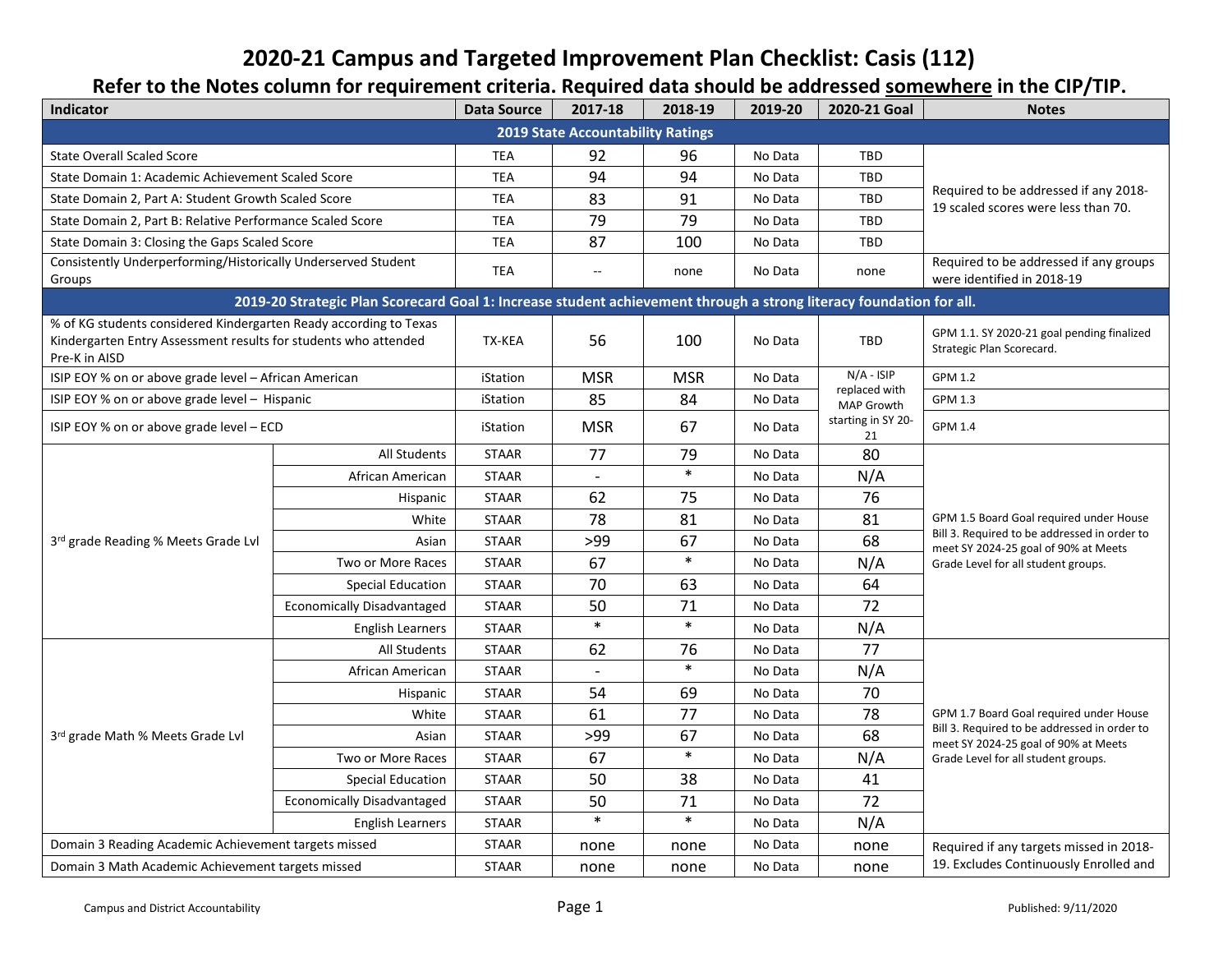### **2020-21 Campus and Targeted Improvement Plan Checklist: Casis (112)**

| <b>Indicator</b>                                                                                                                              | <b>Data Source</b>           | 2017-18   | 2018-19     | 2019-20              | 2020-21 Goal               | <b>Notes</b>                                                                                                                                                                                                                                                                                                            |
|-----------------------------------------------------------------------------------------------------------------------------------------------|------------------------------|-----------|-------------|----------------------|----------------------------|-------------------------------------------------------------------------------------------------------------------------------------------------------------------------------------------------------------------------------------------------------------------------------------------------------------------------|
| Domain 3 Reading Growth targets missed                                                                                                        | <b>STAAR</b>                 | none      | none        | No Data              | none                       | Not Continuously Enrolled student                                                                                                                                                                                                                                                                                       |
| Domain 3 Math Growth targets missed                                                                                                           | <b>STAAR</b>                 | Hisp      | none        | No Data              | none                       | groups.                                                                                                                                                                                                                                                                                                                 |
| % of English Learners at Advanced High or made one year of<br><b>Composite Progress</b>                                                       | <b>TELPAS</b>                | 86        | 86          | No Data              | $>36$                      | Required if $<$ 36                                                                                                                                                                                                                                                                                                      |
| 2019-20 Strategic Plan Scorecard Goal 2: Ensure personal development and critical thinking skills through excellence in learning experiences. |                              |           |             |                      |                            |                                                                                                                                                                                                                                                                                                                         |
| Campus SEL implementation survey score                                                                                                        | <b>SEL Survey</b>            | 71        | 74          | No Data              | TBD                        | GPM 2.5. SY 2020-21 goal pending<br>finalized Strategic Plan Scorecard.<br>Recommended if MS/HS <50, ES <61                                                                                                                                                                                                             |
| 2019-20 Strategic Plan Scorecard Constraint 3: Do not allow the district to conduct itself in an inequitable or discriminatory manner.        |                              |           |             |                      |                            |                                                                                                                                                                                                                                                                                                                         |
| % African American students enrolled in Gifted/Talented (GT)<br>programs                                                                      | <b>TEAMS</b>                 | 8.3       | $\mathbf 0$ | No Data              | TBD                        | CPM 3.3. SY 2020-21 goal pending finalized<br>Strategic Plan Scorecard.                                                                                                                                                                                                                                                 |
| % Hispanic students enrolled in Gifted/Talented (GT) programs                                                                                 | <b>TEAMS</b>                 | 7.9       | 6.9         | No Data              | TBD                        | CPM 3.4. SY 2020-21 goal pending finalized<br>Strategic Plan Scorecard.                                                                                                                                                                                                                                                 |
| My classmates treat me with respect<br>My classmates show respect to each other<br>My classmates show respect to others who are different     | Student<br>Climate<br>Survey | <b>NA</b> | 94          | 96                   | TBD                        | CPM 3.5. SY 2020-21 goal pending finalized<br>Strategic Plan Scorecard.                                                                                                                                                                                                                                                 |
| # home suspensions (all students)                                                                                                             | Student<br>Services          | 0         | $\mathbf 0$ | No data              | TBD                        | CPM 3.6. SY 2020-21 goal pending finalized<br>Strategic Plan Scorecard.                                                                                                                                                                                                                                                 |
| Campus rating on the Coordinated School Health (CSH) Survey                                                                                   | Physical<br>Education        | Exemplary | Exemplary   | No Data              | Exemplary or<br>Recognized | CPM 3.7 Required to be addressed if<br>2018-19 was not Exemplary or<br>Recognized                                                                                                                                                                                                                                       |
| Campus' rating on the current year's GT Campus Accountability<br><b>Monitoring Plan</b>                                                       | Advanced<br>Academics        | Exemplary | Exemplary   | Out of<br>Compliance | Exemplary or<br>Recognized | Required to be addressed if 2019-20<br>was not Exemplary or Recognized.<br>Ratings for campuses with extenuating<br>circumstances will be recalculated after<br>buildings reopen. No one has been<br>penalized in existing calculations for not<br>completing tasks because they could<br>not return to their campuses. |

(continued on next page)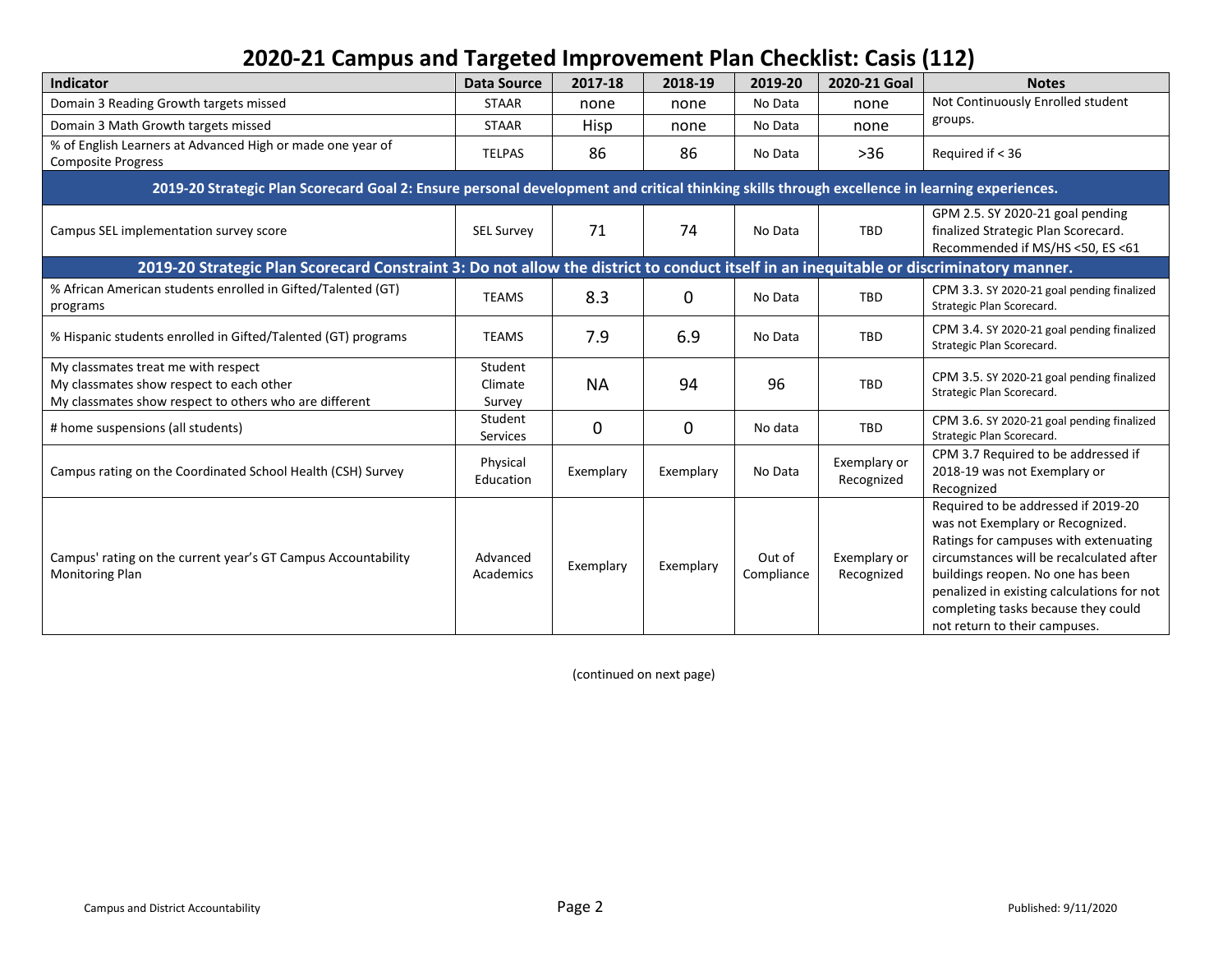### **2020-21 Campus and Targeted Improvement Plan Checklist: Casis (112)**

**The following data points are not required to be addressed in the plan.** 

#### **It is recommended that the data be reviewed as part of the Comprehensive Needs Assessment.**

| <b>AUTHOLOGY CHAS ALL MATH WE LEVIEWED NO MALL OF ALL COLLIMICITY CONTRACTORY INDICIDITI</b><br>Indicator                                            | <b>Data Source</b>        | 2017-18                                                                                          | 2018-19                                                                                         | 2019-20              |
|------------------------------------------------------------------------------------------------------------------------------------------------------|---------------------------|--------------------------------------------------------------------------------------------------|-------------------------------------------------------------------------------------------------|----------------------|
| Teachers at this school trust the principal to make sound professional<br>decisions about instruction.                                               | <b>TELL</b>               | 96                                                                                               | 91                                                                                              | 93                   |
| Principal Leadership (% favorable responses)*                                                                                                        | <b>TELL</b>               | 97                                                                                               | 96                                                                                              | 95                   |
| There is an atmosphere of mutual trust and respect.                                                                                                  | <b>TELL</b>               | 94                                                                                               | 98                                                                                              | 96                   |
| The faculty and leadership have a shared vision.                                                                                                     | <b>TELL</b>               | 98                                                                                               | 97                                                                                              | 95                   |
| Overall, my school is a good place to work and learn.                                                                                                | <b>TELL</b>               | 100                                                                                              | 100                                                                                             | 100                  |
| I participate with a group of my colleagues to analyze student performance<br>data<br>(% agree/strongly agree)                                       | <b>TELL</b>               | <b>NA</b>                                                                                        | <b>NA</b>                                                                                       | 83                   |
| I participate with a group of my colleagues to plan lessons and units together.<br>(% agree/strongly agree)                                          | <b>TELL</b>               | <b>NA</b>                                                                                        | <b>NA</b>                                                                                       | 86                   |
| I participate with a group of my colleagues to set learning goals for groups of<br>students. (% at least once a month)                               | <b>TELL</b>               | <b>NA</b>                                                                                        | <b>NA</b>                                                                                       | 62                   |
| How often does your department discuss assessment data for individual<br>students? (% at least once a month)                                         | <b>TELL</b>               | <b>NA</b>                                                                                        | <b>NA</b>                                                                                       | 51                   |
| How often does your department discuss your department/team's<br>professional development needs and goals? (% at least once a month)                 | <b>TELL</b>               | <b>NA</b>                                                                                        | <b>NA</b>                                                                                       | 59                   |
| Teachers have an appropriate level of influence on decision making in this<br>school.                                                                | <b>TELL</b>               | <b>NA</b>                                                                                        | <b>NA</b>                                                                                       | 95                   |
| Teachers are satisfied with the amount of autonomy and control they have<br>over their classroom in this school.                                     | <b>TELL</b>               | <b>NA</b>                                                                                        | <b>NA</b>                                                                                       | 98                   |
| Teachers are relied upon to make decisions about educational issues.                                                                                 | <b>TELL</b>               | <b>NA</b>                                                                                        | <b>NA</b>                                                                                       | 100                  |
| I feel safe at my school.                                                                                                                            | Student<br>Climate Survey | 94                                                                                               | 97                                                                                              | 97                   |
| Behavioral Environment subscale (% favorable responses)*                                                                                             | Student<br>Climate Survey | 90                                                                                               | 91                                                                                              | 96                   |
| Managing Student Conduct subscale (% favorable responses)*                                                                                           | <b>TELL</b>               | 97                                                                                               | 96                                                                                              | 99                   |
| Students at this school follow rules of conduct.                                                                                                     | <b>TELL</b>               | 97                                                                                               | 98                                                                                              | 100                  |
| Attendance rate (all students, grades 1-12)                                                                                                          | PEIMS                     | 96.8%                                                                                            | 96.1%                                                                                           | As of 3/12/20: 96.3% |
| Fitnessgram All Students: Body Mass Index, Cardio, Aerobic Capacity, Curl-<br>Ups, Push-Ups, Sit and Reach, Trunk Lift - improvement from BOY to EOY | MIS Webmenu               | BMI =1%, Cardio =0%, Curl<br>Ups =-2%, Push Ups =-11%,<br>Sit & Reach =8%, Trunk Lift<br>$= -9%$ | BMI = 0%, Cardio = 1%, Curl<br>Ups =-2%, Push Ups =0%,<br>Sit & Reach = 0%, Trunk Lift<br>$=4%$ | No Data              |

\*Subscale items have changed since 2018-19.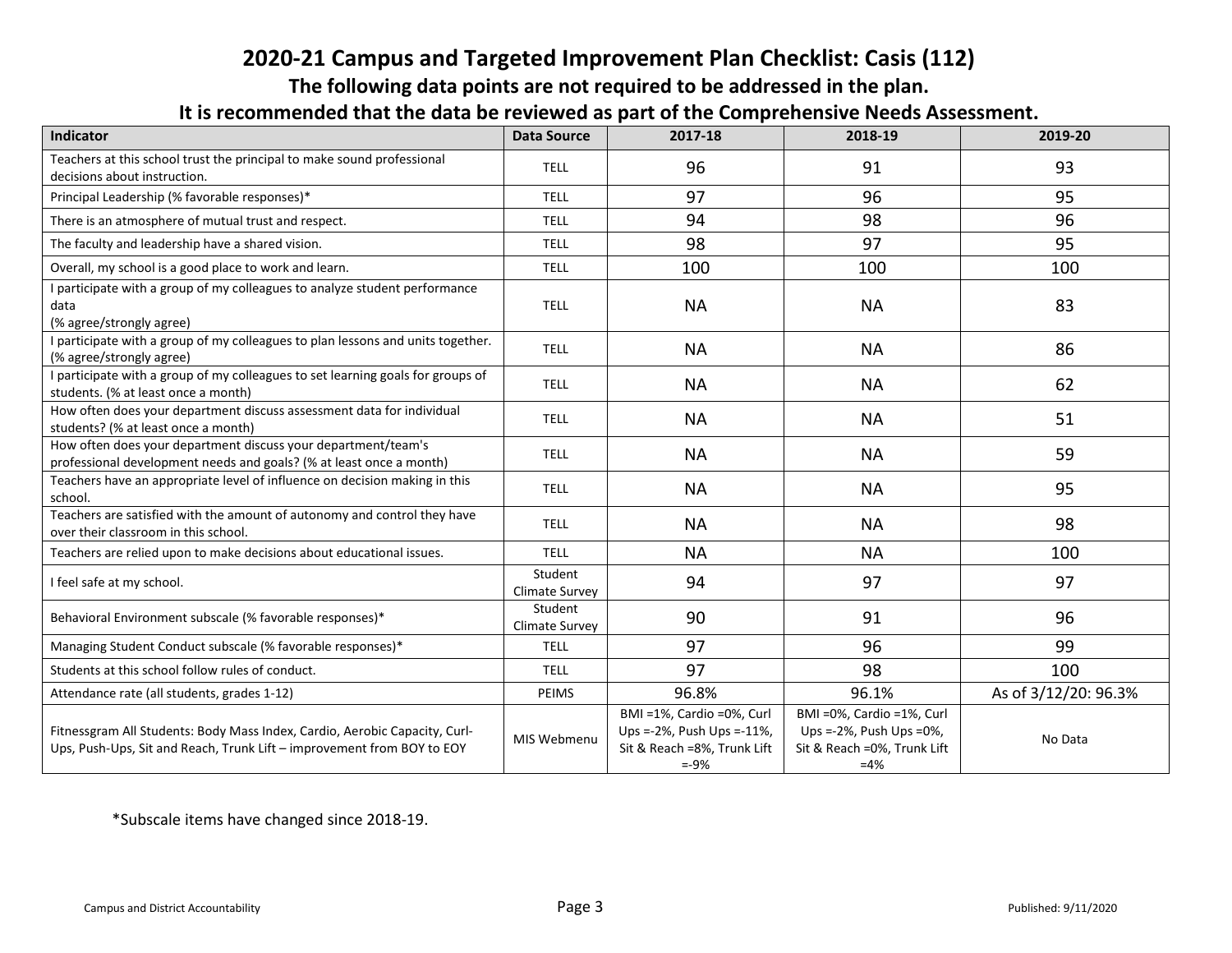### **School Culture and Climate**

#### **School Culture and Climate Data Sources**

% teacher turnover % unfilled sub vacancies

#### **School Culture and Climate Strengths**

Strong efforts have been made to keep our school culture and climate positive and forward-thinking in the midst of a pandemic:

- \* School Administration support and leading
- \* PTA support and service
- \* District support and guidance

We remain hopeful and excited about our new modernized facility

- \* 2021 2022 Academic Building; Cafeteria-Essential Areas Building
- \* 2022 2023 Administration, Library, and Community Building

#### **School Culture and Climate Weaknesses**

Our school culture and climate has been emotionally and physically impacted by the pandemic:

- \* staff resignations (K; 4th; 504)
- \* low enrollment (720 to 600)
- \* challenges throughout periods of....
- ....remote learning (Sept. 8 Oct. 2)
- ....phase-in learning for on-campus/remote learners (Oct. 5 30)

#### **School Culture and Climate Needs**

There still needs to be a collective effort to power-through these difficult changes and remain a cohesive and connected community of learners, both in-person and remote (students and staff).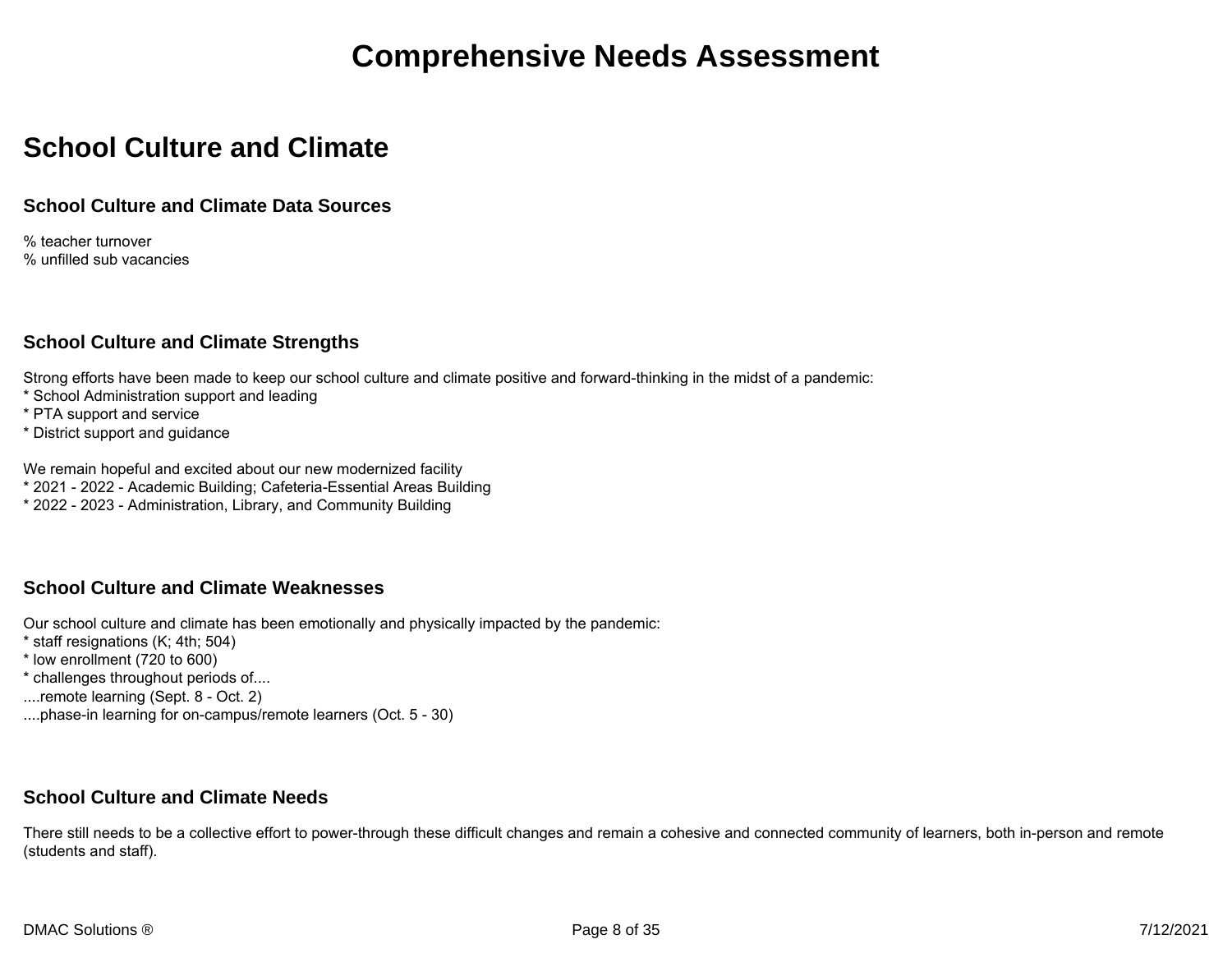#### **School Culture and Climate Summary**

Despite our immediate challenges, there is a strong commitment to maintain a positive and visionary focus on the future, beyond COVID-19.

### **Staff Quality, Recruitment and Retention**

#### **Staff Quality, Recruitment and Retention Data Sources**

% teacher turnover % unfilled sub vacancies

#### **Staff Quality, Recruitment and Retention Strengths**

Whether remote or in-person, the school staff is of high quality and caliber. New staff members have made great contributions in the midst of challenging times. Tenured staff has continually proven that they are educators of the highest standards. The instructional delivery for simultaneous/concurrent learning has been consistently strong throughout the remote and phase-in learning periods.

#### **Staff Quality, Recruitment and Retention Weaknesses**

Staffing challenges exist, due to vacancies and remote status.

#### **Staff Quality, Recruitment and Retention Needs**

\* Administration and Teams will continue to search for the strongest and most viable candidates for any vacant positions.

\* Administration will continue to support all staff in hopes of maintaining a very strong retention rate.

#### **Staff Quality, Recruitment and Retention Summary**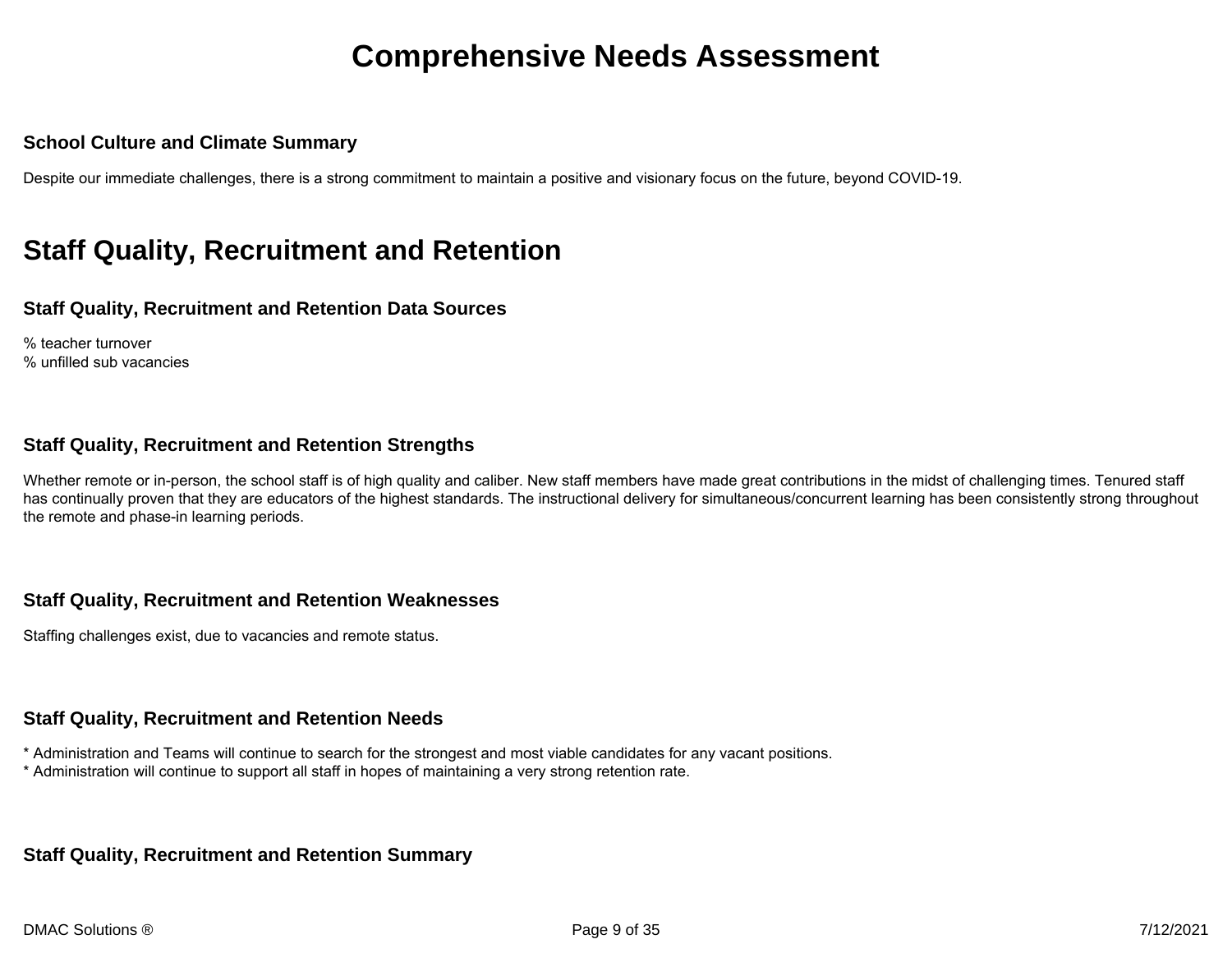#### **Staff Quality, Recruitment and Retention Summary (Continued)**

Strong efforts will be made to obtain and maintain excellent staff for the campus and school district.

### **Curriculum, Instruction and Assessment**

#### **Curriculum, Instruction and Assessment Data Sources**

Focus Groups/Interviews

#### **Curriculum, Instruction and Assessment Strengths**

Staff continues to build proficiency in all new areas of curriculum, instruction, and assessment (i.e. BLEND, Seesaw, MapGrowth, etc.).

#### **Curriculum, Instruction and Assessment Weaknesses**

Campus will continue to refine our practices in meeting the learning needs of both in-person and remote learners during the 20 - 21 school year.

#### **Curriculum, Instruction and Assessment Needs**

Time and the proper frameworks need to be given to scaffold the appropriate level of support that is needed for teachers to become more proficient in the areas of curriculum, instruction, and assessment.

#### **Curriculum, Instruction and Assessment Summary**

While curriculum, instruction, and assessment systems are in place and provided, staff still needs the time and support to implement/execute these systems properly with students.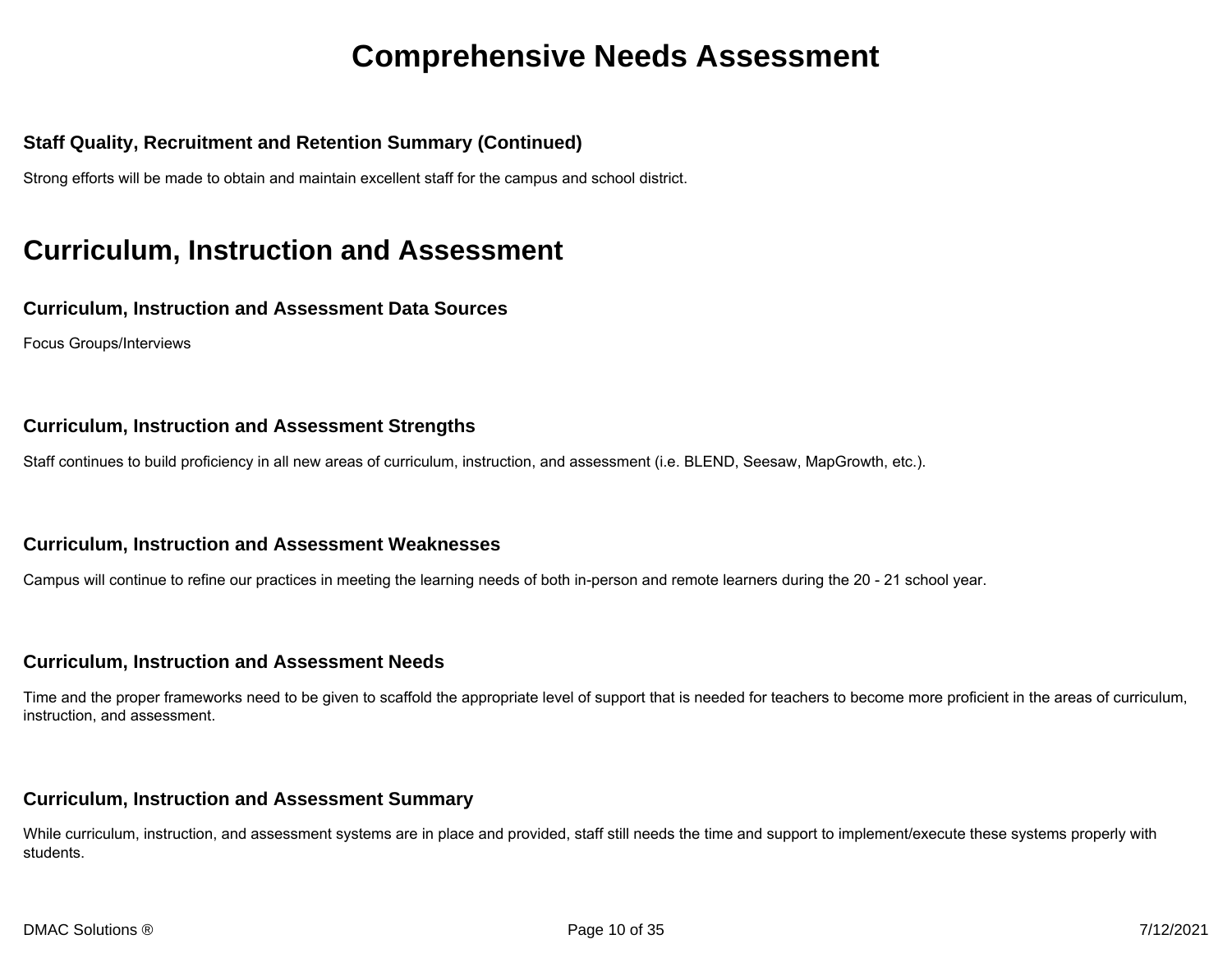### **Family and Community Involvement**

#### **Family and Community Involvement Data Sources**

Focus Groups/Interviews

#### **Family and Community Involvement Strengths**

Our community is strong, tightknit, and connected to one another.

#### **Family and Community Involvement Weaknesses**

There are two diverse mindsets and ways of thinking (that crosses over) between parents and teachers, about the right approach/model to instructing students who are both on -campus or remote learners. This concept has been a challenge for a small population of our families.

#### **Family and Community Involvement Needs**

There will be ongoing conversations and development with all stakeholders, concerning the campus model that Casis currently is implementing, so that the needs of both remote and in-person learners can continue to be met.

#### **Family and Community Involvement Summary**

The challenges of instructing students in times of pandemic is taking a physical and emotional toll on our community, but the vast majority of those who remain are committed to working together to do what is best for all students, not just one student group.

### **School Context and Organization**

#### **School Context and Organization Data Sources**

DMAC Solutions ® Page 11 of 35 7/12/2021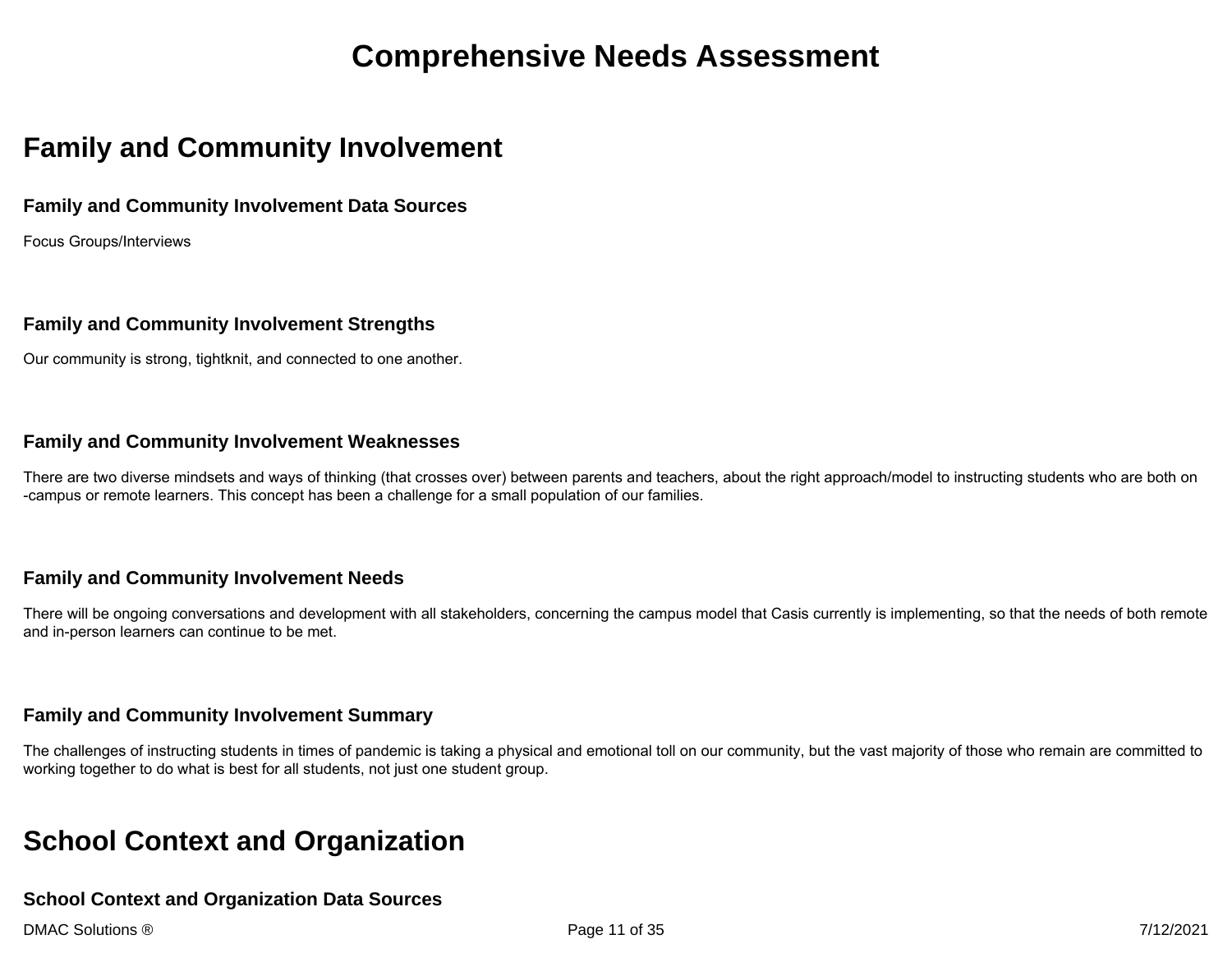Focus Groups/Interviews

#### **School Context and Organization Strengths**

There have been major adjustments made to our school programming model, due to COVID-19 and modernization. Staff, students, and families have truly shown a high level of compassion and understanding. New systems have been running smoothly (on-campus/remote teaching, arrival/dismissal procedures, and campus health/safety protocols). There is also strong effort to embed familiar staples of our school community by staff, administration, and PTA.

#### **School Context and Organization Weaknesses**

Our systems are continually changing, due to so many unavoidable factors (existing staffing status/needs, changing student groups status, etc.). It proves difficult to implement any sustainability in a school system.

#### **School Context and Organization Needs**

Flexibility, understanding, and thoughtful decision-making should continue to take place to ensure that changes continue to be made which causes the least amount of upheaval, yet still yields a greater benefit for all.

#### **School Context and Organization Summary**

While our school organization model looks very different during this time of pandemic, reasonable efforts are being made to adjust to the changes, while still seeking opportunities to maintain normalcy with our familiar systems.

### **Technology**

#### **Technology Data Sources**

Focus Groups/Interviews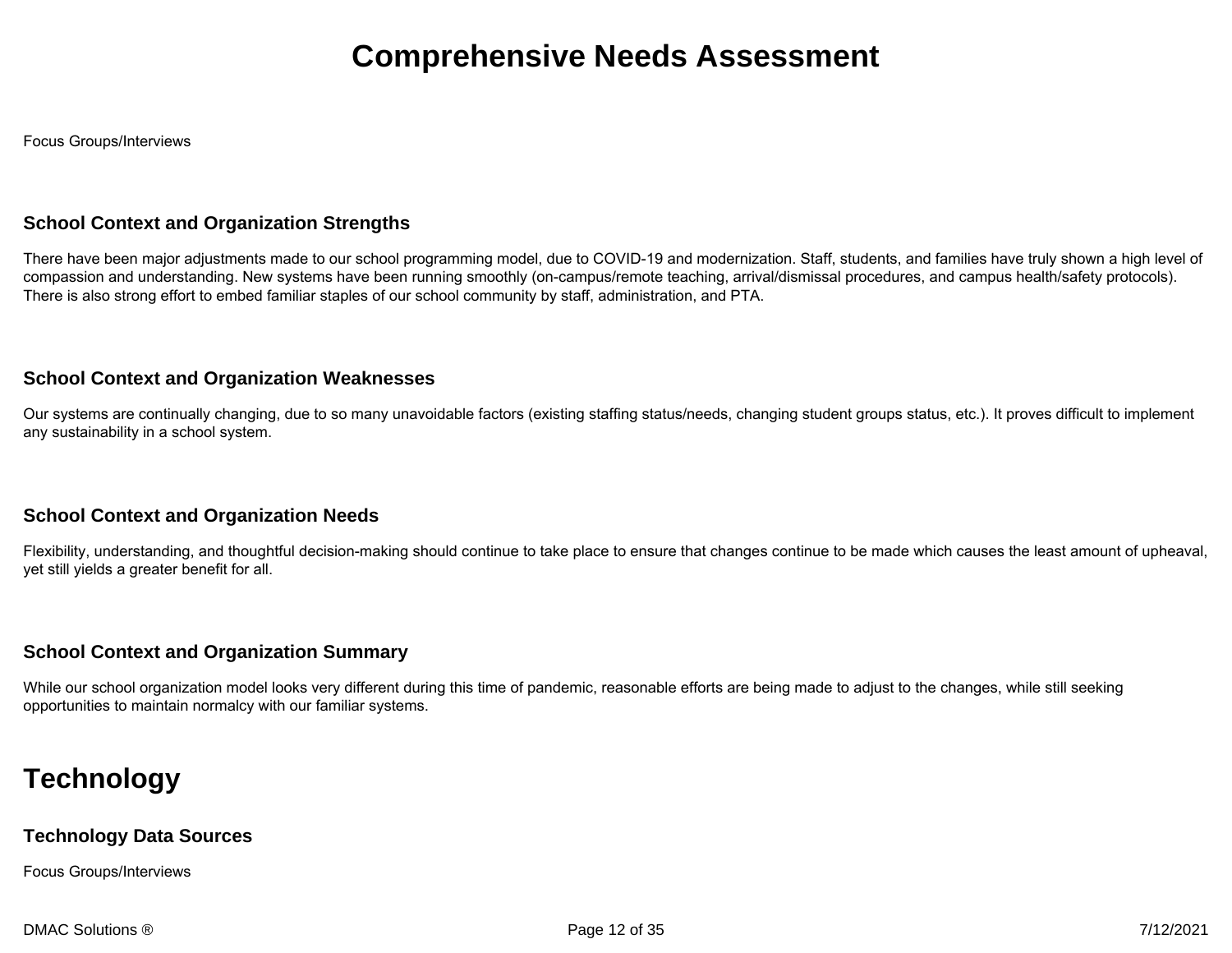#### **Technology Strengths**

Staff and parents have done an exceptional job of navigating in a solely electronic environment and then making the shift to an environment that now includes both remote and in-person learners. The local and district level support for technology has been outstanding.

#### **Technology Weaknesses**

Technology challenges still exist that are being worked out (device charge life, e-lesson issues, system failure, wifi accessibility, etc.).

#### **Technology Needs**

A continuous refining and development of technology supports should continue to be the focus.

#### **Technology Summary**

Our community is doing what no one has ever done before - operate as a school in a primarily electronic environment and supporting simultaneous/concurrent learning for all students.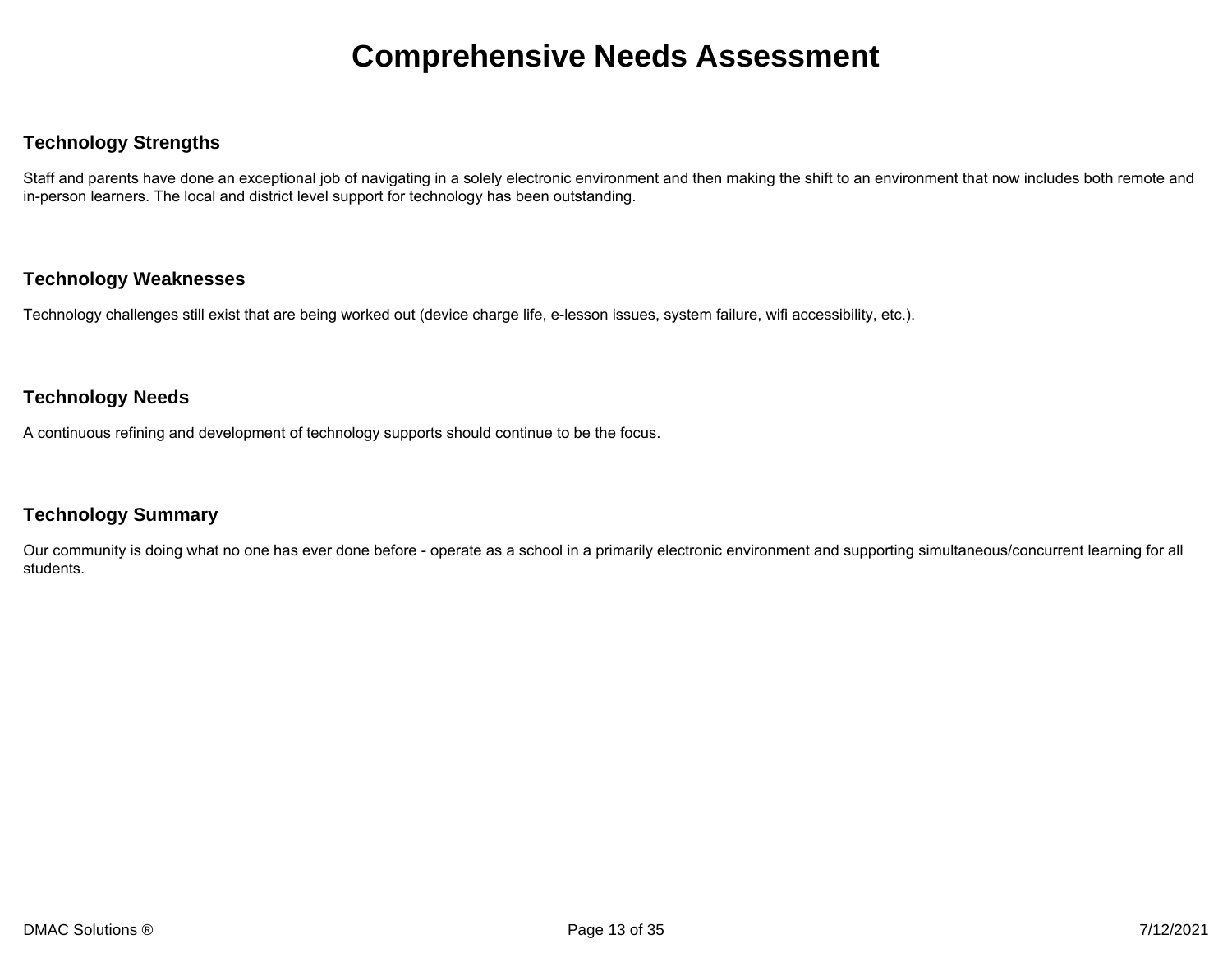- Goal 1. (Strong School Leadership and Planning (ESF Lever 1)) Effective campus instructional leaders with clear roles and responsibilities develop, implement, and monitor focused improvement plans that address the causes of low performance.
	- **Objective 1.** (ESF Essential Action 1.1) Develop campus instructional leaders (principal, assistant principal, counselors, teacher leaders) with clear roles and responsibilities.
	- **Objective 2.** (ESF Essential Action 1.2) Focused plan development and regular monitoring of implementation and outcomes
- **Goal 2.** (Effective, Well-Supported Teachers (ESF Lever 2)) Campus leadership retains effective, well-supported teachers by strategically recruiting, selecting, assigning, and building the capacity of teachers so that all students have access to high-quality educators.
	- **Objective 1.** (ESF Essential Action 2.1) Recruit, select, assign, induct, and retain a full staff of highly qualified educators.
	- **Objective 2.** (ESF Essential Action 2.2) Build teacher capacity through observation and feedback cycles.
- **Goal 3.** (Positive School Culture (ESF Lever 3)) Positive school culture requires compelling and aligned vision, mission, goals and values, explicit behavioral expectations and management system, proactive and responsive student support services, and involved families and community.
	- **Objective 1.** (ESF Essential Action 3.1) Compelling and aligned vision, mission, goals, values focused on a safe environment and high expectations
	- **Objective 2.** (Culturally Responsive Restorative Practices (CRRP)) Research indicates that exclusionary discipline practices disproportionately affect students of color and increase the likelihood of later developmental challenges, including academic disengagement, lower academic achievement, and increased involvement in the juvenile justice system. CRRP is intended to counteract these trends by providing schools with resources and a framework to cultivate a positive, affirming school climate for all students and staff.
- **Goal 4.** (High Quality Curriculum (ESF Lever 4)) All students have access to a TEKS-aligned, guaranteed and viable curriculum, assessments, and resources to engage in learning at appropriate levels of rigor.

**Objective 1.** (ESF Essential Action 4.1) Curriculum and assessments aligned to TEKS with a year-long scope and sequence

- Goal 5. (Effective Instruction (ESF Lever 5)) All students have rigorous learning experiences because the school ensures objective-driven daily lessons, classroom routines, and formative assessments that yield the data necessary for teachers to reflect, adjust, and deliver instruction that meets the needs of each student.
	- **Objective 1.** (ESF Essential Action 5.4) RTI for students with learning gaps
- **Goal 6.** (PreK 12+ College, Career, and Life Readiness) We are focused on ensuring that our students are prepared for a changing and increasingly complex future; to cultivate the knowledge, skills, mindset of a lifelong learner in order to be successful beyond high school.
	- **Objective 1.** (Attendance and Dropout Prevention) Attendance and Dropout Prevention
- **Goal 7.** (Vibrant, Welcoming, 21st Century Learning Environments) Modernization Projects, School Changes, Targeted Utilization Plans, and AISD CARES
	- **Objective 1.** (Modernization Projects (2017 Bond)) Modernization Projects (2017 Bond)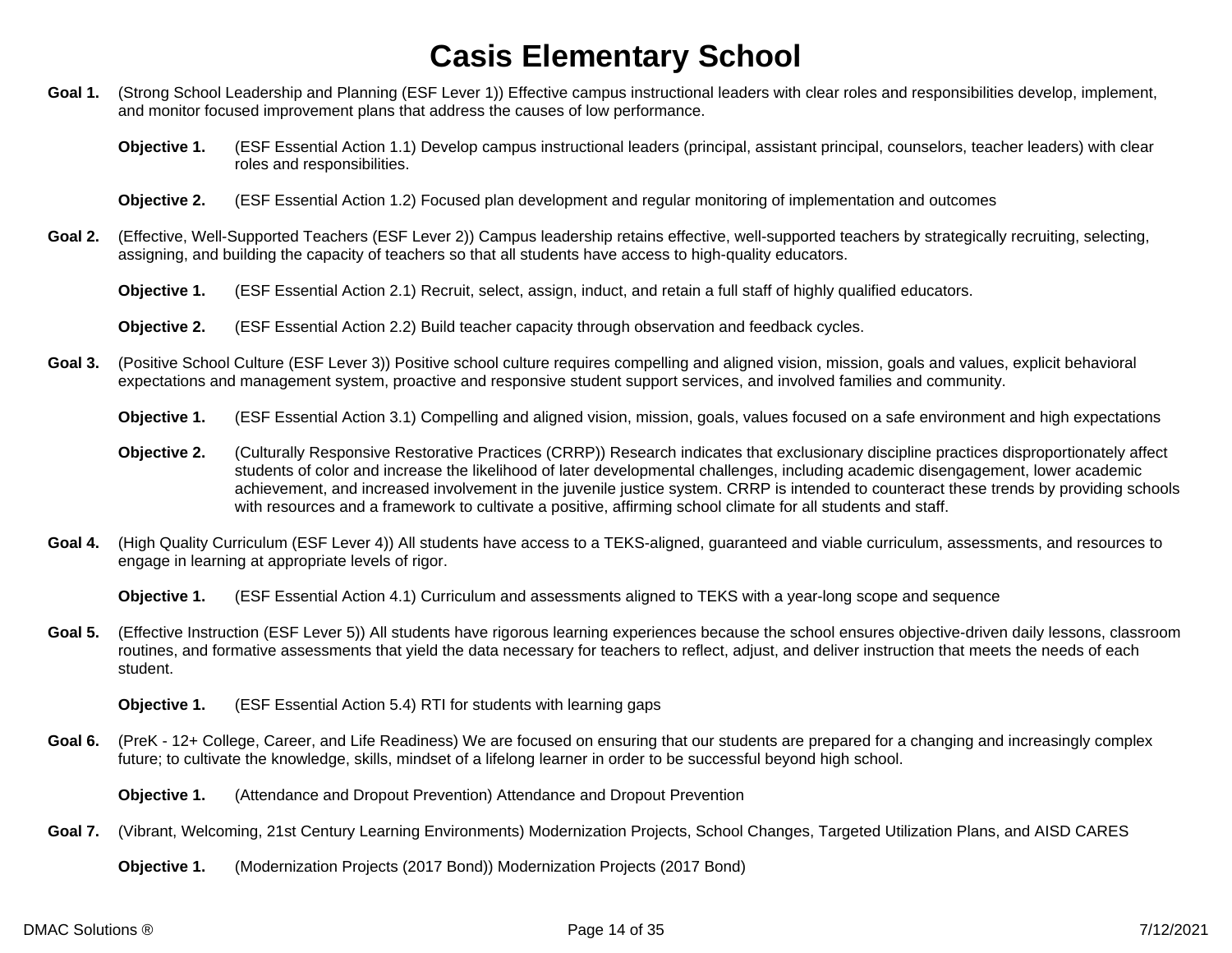- **Goal 8.** (Whole Child, Every Child) Health Education, Physical Education & Physical Activity, Nutrition Environment & Services, Health Services, Counseling, Psychological & Social Services, Social & Emotional Climate, Physical Environment, Employee Wellness, Family Engagement, and Community Engagement
	- **Objective 1.** (Whole Child, Every Child) Whole Child, Every Child

**Objective 2.** (Health and Wellness) Health and Wellness

- Goal 9. (Advanced Academics) Advanced academics are educational programs designed to move students with high ability at a pace appropriate to their rate of learning through studies that go beyond the age-level or grade-level expectations which include depth and complexity, provide academic acceleration, and address the cognitive, social, and emotional needs of the students. Smart without compromise. Potential without limits.
	- **Objective 1.** (Advanced Academics) GT-CAMP and representation in GT for historically underserved student groups
- **Goal 10.** (Supporting Special Populations) The Special Education team exists to support the Austin ISD mission of ensuring children who receive special education services are provided with access to Free and Appropriate Public Education in the Least Restrictive Environment to ensure they receive a quality education that enables them to achieve their potential and participate fully in future social, economic and educational opportunities.

**Objective 1.** (Supporting Special Populations) Ensure compliance with all 504 and Special Education requirements.

Goal 11. (Sustainability) Guided by the Environmental Stewardship Advisory Committee, the district is working to balance the needs of the environment; the diverse community we serve; and available financial resources across the three foundational pillars and eight sustainability action areas: Engery, Water, Transportation, Air Quality, Purchasing, Waste, Food, and Nature. austinisd.org/sustainability

**Objective 1.** Campus will exercise sustainable practices during and throughout the new modernization process.

- **Goal 12.** (Social and Emotional Learning (SEL)) Reunite, Renew, and Thrive: Social and Emotional Learning (SEL) Roadmap for Reopening School
	- **Objective 1.** (SEL Critical Practice 2) Design opportunities where adults can connect, heal, and build their capacity to support students.
	- **Objective 2.** (SEL Critical Practice 3) Create safe, supportive, and equitable learning environments that promote all students' social and emotional development.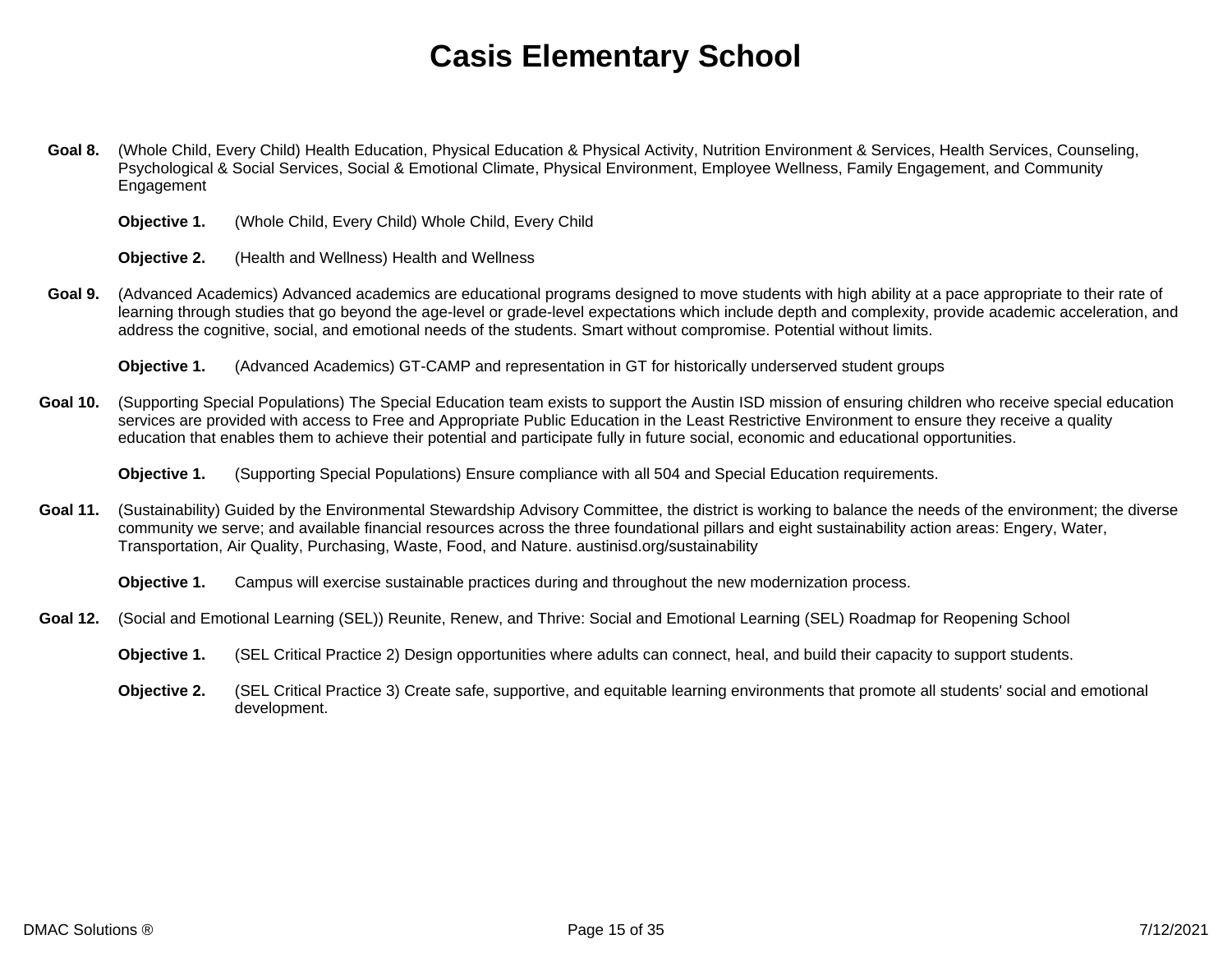#### **Goals**

- **1.** (Strong School Leadership and Planning (ESF Lever 1)) Effective campus instructional leaders with clear roles and responsibilities develop, implement, and monitor focused improvement plans that address the causes of low performance.
- **2.** (Effective, Well-Supported Teachers (ESF Lever 2)) Campus leadership retains effective, well-supported teachers by strategically recruiting, selecting, assigning, and building the capacity of teachers so that all students have access to high-quality educators.
- **3.** (Positive School Culture (ESF Lever 3)) Positive school culture requires compelling and aligned vision, mission, goals and values, explicit behavioral expectations and management system, proactive and responsive student support services, and involved families and community.
- **4.** (High Quality Curriculum (ESF Lever 4)) All students have access to a TEKS-aligned, guaranteed and viable curriculum, assessments, and resources to engage in learning at appropriate levels of rigor.
- **5.** (Effective Instruction (ESF Lever 5)) All students have rigorous learning experiences because the school ensures objective-driven daily lessons, classroom routines, and formative assessments that yield the data necessary for teachers to reflect, adjust, and deliver instruction that meets the needs of each student.
- **6.** (PreK 12+ College, Career, and Life Readiness) We are focused on ensuring that our students are prepared for a changing and increasingly complex future; to cultivate the knowledge, skills, mindset of a lifelong learner in order to be successful beyond high school.
- **7.** (Vibrant, Welcoming, 21st Century Learning Environments) Modernization Projects, School Changes, Targeted Utilization Plans, and AISD CARES
- **8.** (Whole Child, Every Child) Health Education, Physical Education & Physical Activity, Nutrition Environment & Services, Health Services, Counseling, Psychological & Social Services, Social & Emotional Climate, Physical Environment, Employee Wellness, Family Engagement, and Community Engagement
- **9.** (Advanced Academics) Advanced academics are educational programs designed to move students with high ability at a pace appropriate to their rate of learning through studies that go beyond the age-level or grade-level expectations which include depth and complexity, provide academic acceleration, and address the cognitive, social, and emotional needs of the students. Smart without compromise. Potential without limits.
- **10.** (Supporting Special Populations) The Special Education team exists to support the Austin ISD mission of ensuring children who receive special education services are provided with access to Free and Appropriate Public Education in the Least Restrictive Environment to ensure they receive a quality education that enables them to achieve their potential and participate fully in future social, economic and educational opportunities.
- **11.** (Sustainability) Guided by the Environmental Stewardship Advisory Committee, the district is working to balance the needs of the environment; the diverse community we serve; and available financial resources across the three foundational pillars and eight sustainability action areas: Engery, Water, Transportation, Air Quality, Purchasing, Waste, Food, and Nature. austinisd.org/sustainability
- **12.** (Social and Emotional Learning (SEL)) Reunite, Renew, and Thrive: Social and Emotional Learning (SEL) Roadmap for Reopening School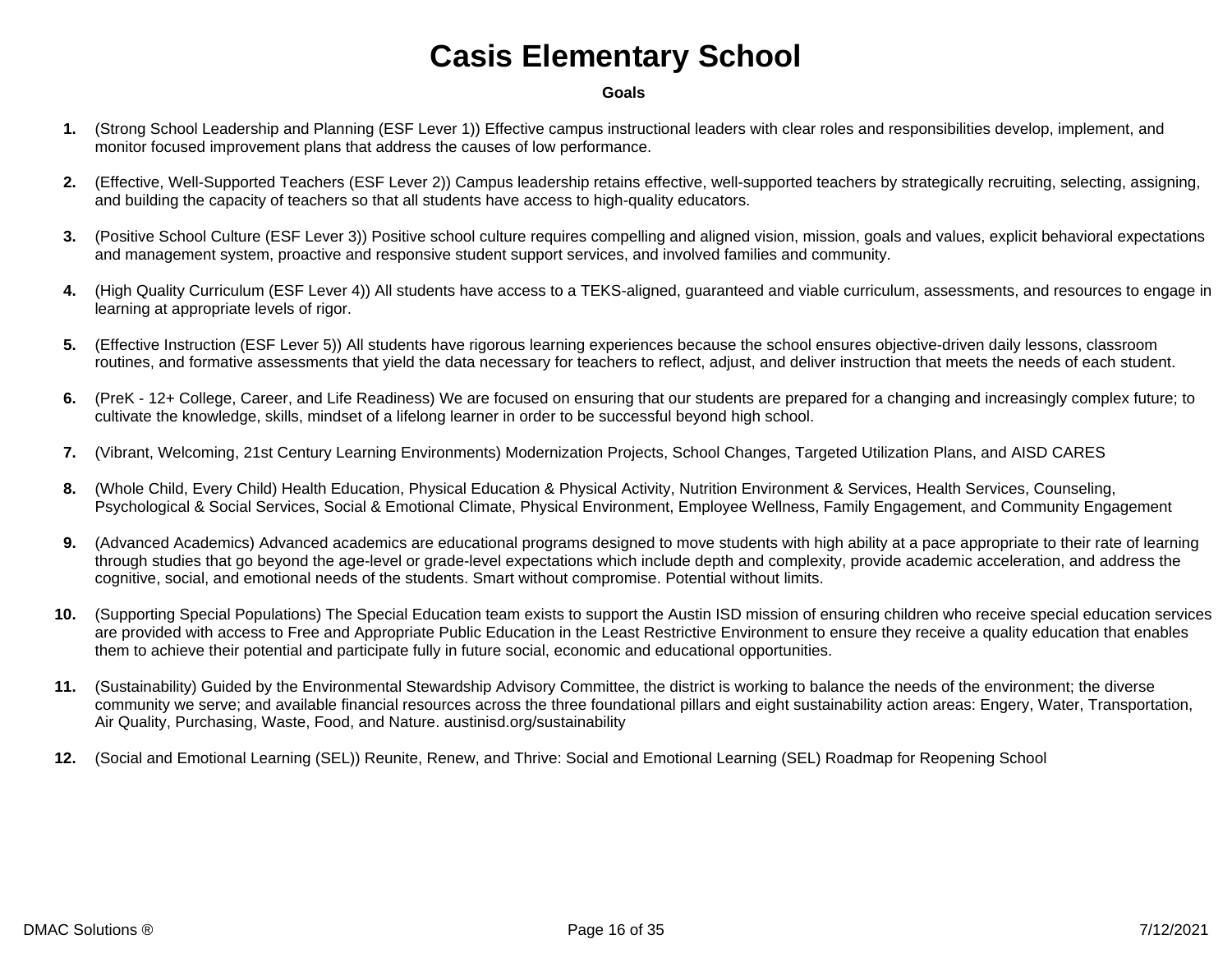#### **Objectives**

- **1.1.** (ESF Essential Action 1.1) Develop campus instructional leaders (principal, assistant principal, counselors, teacher leaders) with clear roles and responsibilities.
- **1.2.** (ESF Essential Action 1.2) Focused plan development and regular monitoring of implementation and outcomes
- **2.1.** (ESF Essential Action 2.1) Recruit, select, assign, induct, and retain a full staff of highly qualified educators.
- **2.2.** (ESF Essential Action 2.2) Build teacher capacity through observation and feedback cycles.
- **3.1.** (ESF Essential Action 3.1) Compelling and aligned vision, mission, goals, values focused on a safe environment and high expectations
- **3.2.** (Culturally Responsive Restorative Practices (CRRP)) Research indicates that exclusionary discipline practices disproportionately affect students of color and increase the likelihood of later developmental challenges, including academic disengagement, lower academic achievement, and increased involvement in the juvenile justice system. CRRP is intended to counteract these trends by providing schools with resources and a framework to cultivate a positive, affirming school climate for all students and staff.
- **4.1.** (ESF Essential Action 4.1) Curriculum and assessments aligned to TEKS with a year-long scope and sequence
- **5.1.** (ESF Essential Action 5.4) RTI for students with learning gaps
- **6.1.** (Attendance and Dropout Prevention) Attendance and Dropout Prevention
- **7.1.** (Modernization Projects (2017 Bond)) Modernization Projects (2017 Bond)
- **8.1.** (Whole Child, Every Child) Whole Child, Every Child
- **8.2.** (Health and Wellness) Health and Wellness
- **9.1.** (Advanced Academics) GT-CAMP and representation in GT for historically underserved student groups
- **10.1.** (Supporting Special Populations) Ensure compliance with all 504 and Special Education requirements.
- **11.1.** Campus will exercise sustainable practices during and throughout the new modernization process.
- **12.1.** (SEL Critical Practice 2) Design opportunities where adults can connect, heal, and build their capacity to support students.
- **12.2.** (SEL Critical Practice 3) Create safe, supportive, and equitable learning environments that promote all students' social and emotional development.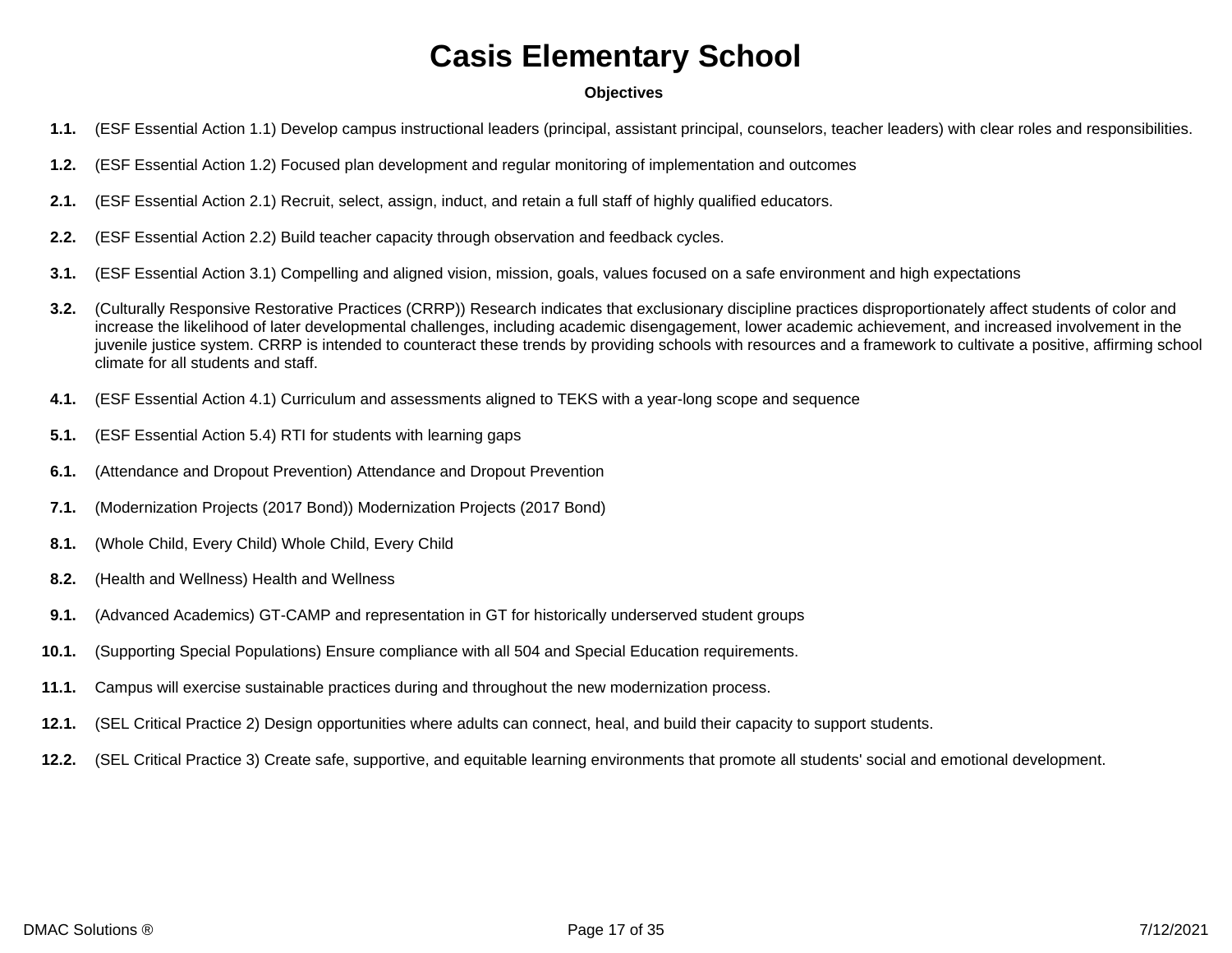- Goal 1. (Strong School Leadership and Planning (ESF Lever 1)) Effective campus instructional leaders with clear roles and responsibilities develop, implement, and monitor focused improvement plans that address the causes of low performance.
- **Objective 1.** (ESF Essential Action 1.1) Develop campus instructional leaders (principal, assistant principal, counselors, teacher leaders) with clear roles and responsibilities.

| <b>Activity/Strategy</b>                                                                        | <b>Person(s) Responsible</b> | <b>Timeline</b>      | <b>Resources</b> | <b>Evaluation</b>                                                                                                |
|-------------------------------------------------------------------------------------------------|------------------------------|----------------------|------------------|------------------------------------------------------------------------------------------------------------------|
| 1. Asst. Principal continued participation in P3 Principal<br>Program (Strategic Priorities: 1) |                              | 20-21 School<br>Year |                  | Criteria: --Participation in P3<br>program; Assignment as Campus<br>Principal<br>10/31/20 - Significant Progress |
| 2. Monthly Leadership Team/Vertical Team<br>Meetings                                            | Leadership Team, Principal   | Monthly              |                  | Criteria: --Monthly Meeting<br>l Minutes<br>10/31/20 - Pending                                                   |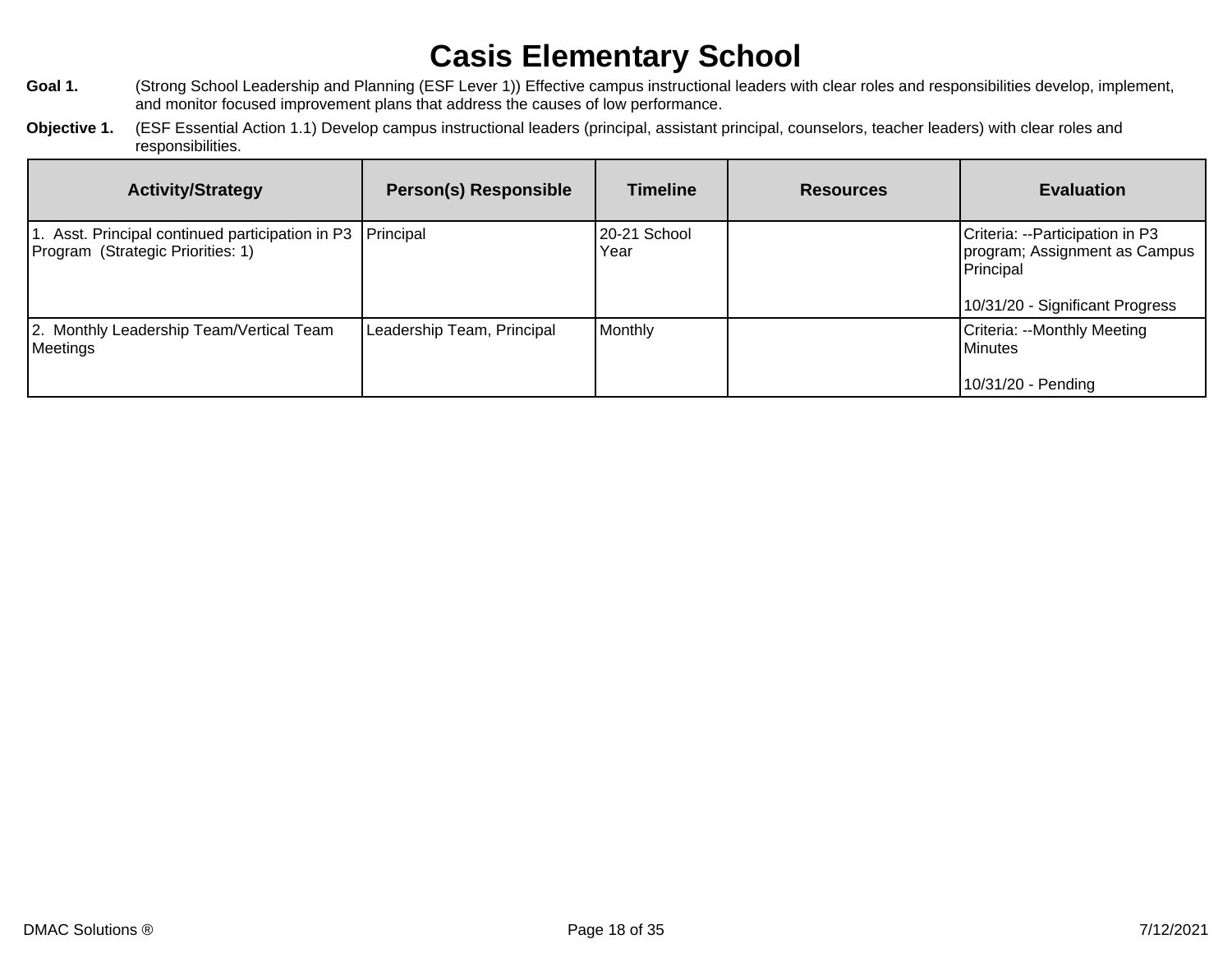- Goal 1. (Strong School Leadership and Planning (ESF Lever 1)) Effective campus instructional leaders with clear roles and responsibilities develop, implement, and monitor focused improvement plans that address the causes of low performance.
- **Objective 2.** (ESF Essential Action 1.2) Focused plan development and regular monitoring of implementation and outcomes

| <b>Activity/Strategy</b>                                   | <b>Person(s) Responsible</b> | <b>Timeline</b> | <b>Resources</b> | <b>Evaluation</b>                                   |
|------------------------------------------------------------|------------------------------|-----------------|------------------|-----------------------------------------------------|
| 1. Monitoring of CAPR plan for Asst. Principal   Principal |                              | 20-21 SY        |                  | Criteria: --Completion of CAPR<br><i>components</i> |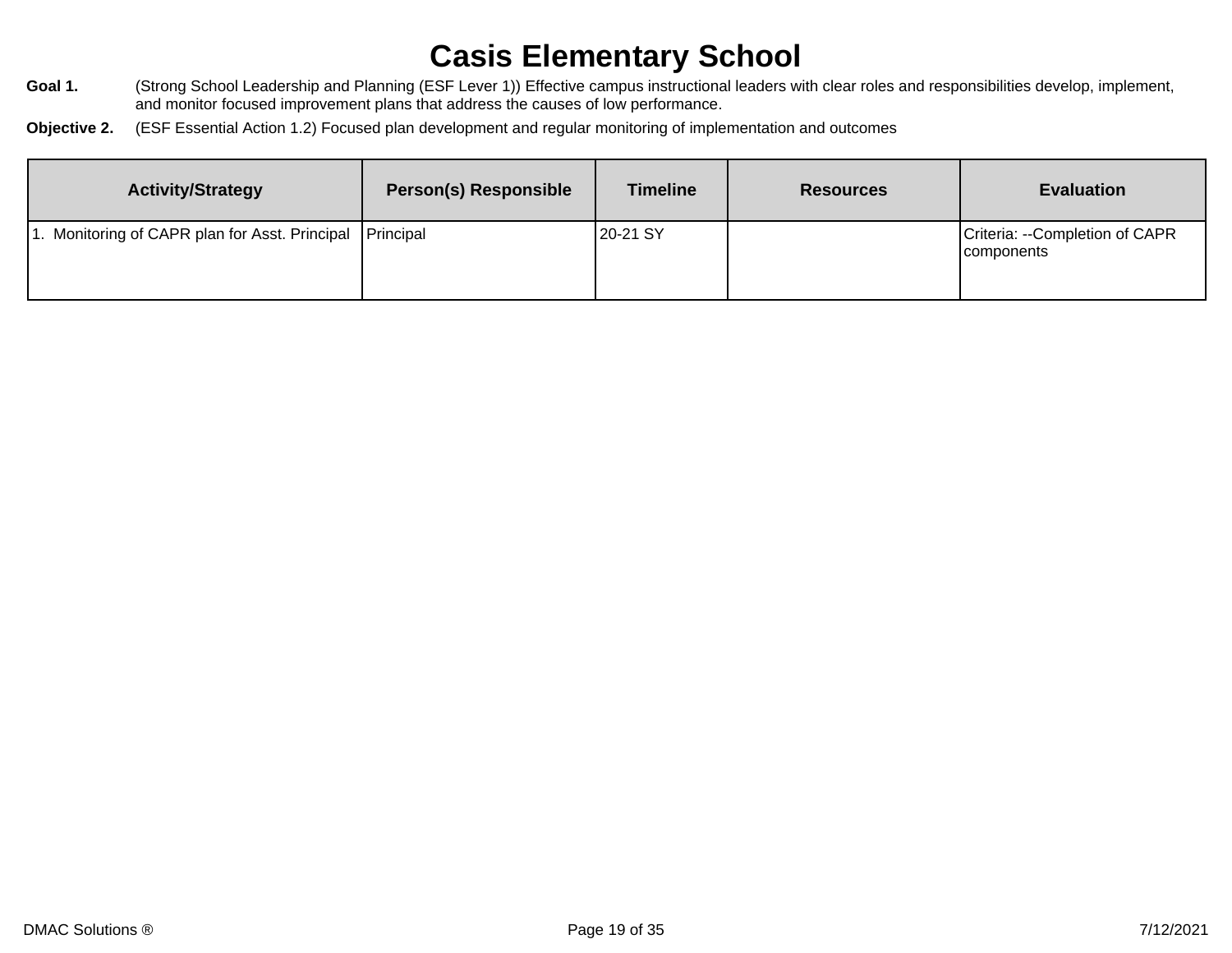- Goal 2. **Frankler Coalce Teachers (ESF Lever 2))** Campus leadership retains effective, well-supported teachers by strategically recruiting, selecting, assigning, and building the capacity of teachers so that all students have access to high-quality educators.
- **Objective 1.** (ESF Essential Action 2.1) Recruit, select, assign, induct, and retain a full staff of highly qualified educators.

| <b>Activity/Strategy</b>                                                                                                                                                                | <b>Person(s) Responsible</b> | Timeline | <b>Resources</b>        | <b>Evaluation</b>        |
|-----------------------------------------------------------------------------------------------------------------------------------------------------------------------------------------|------------------------------|----------|-------------------------|--------------------------|
| 1. Continue to search for strongest and most<br> viable candidates for vacant positions. (Target   Leadership Team, Committee<br>Group: M,F,Dys,504,K,4th) (Strategic<br>Priorities: 1) | Administrators, Campus       | On-going | (L)Campus BTO, (O)Other | Criteria: Secured staff. |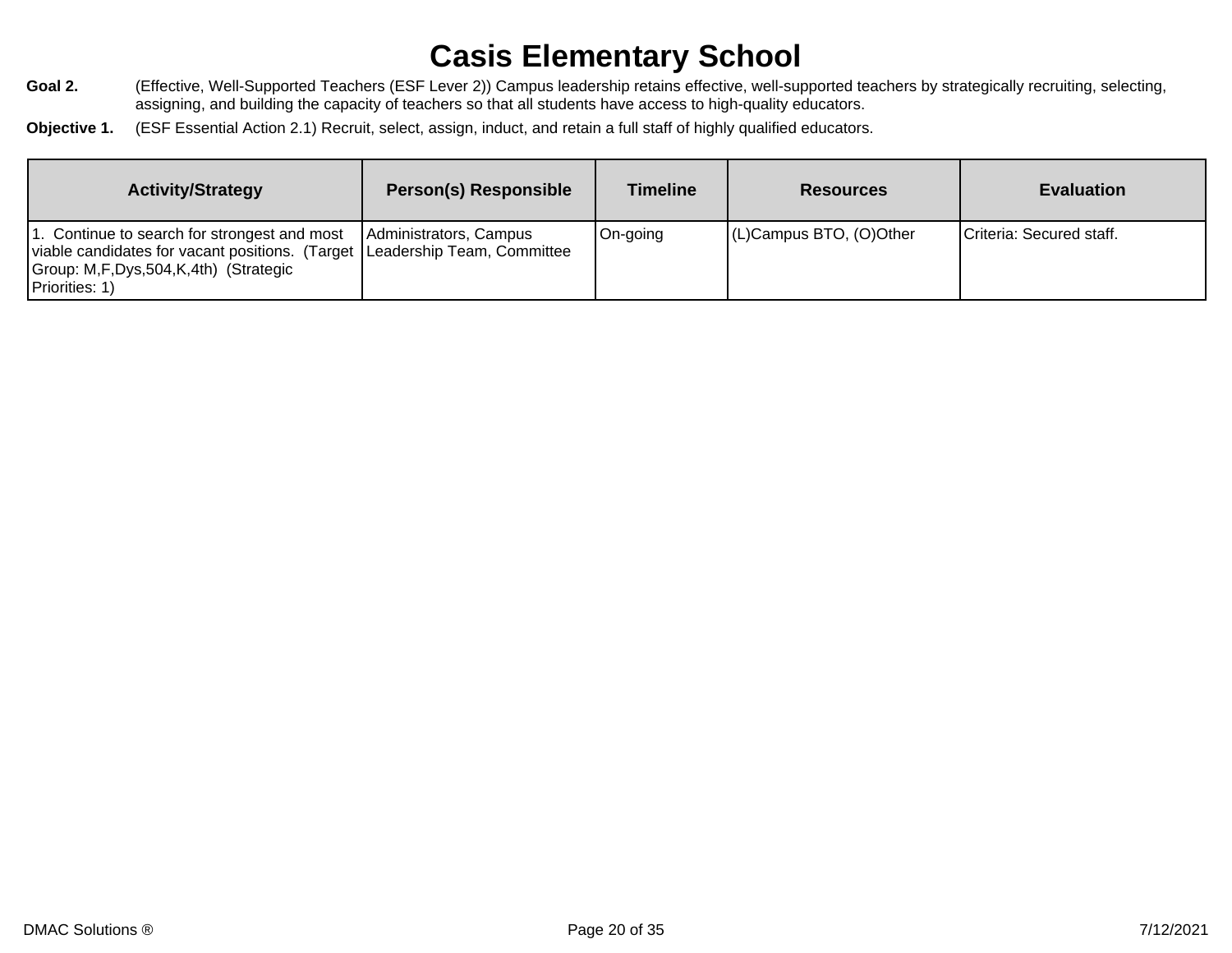- Goal 2. **Frankler Coalce Teachers (ESF Lever 2))** Campus leadership retains effective, well-supported teachers by strategically recruiting, selecting, assigning, and building the capacity of teachers so that all students have access to high-quality educators.
- **Objective 2.** (ESF Essential Action 2.2) Build teacher capacity through observation and feedback cycles.

| <b>Activity/Strategy</b>                                 | <b>Person(s) Responsible</b> | <b>Timeline</b> | <b>Resources</b> | <b>Evaluation</b>                                                                  |
|----------------------------------------------------------|------------------------------|-----------------|------------------|------------------------------------------------------------------------------------|
| . Develop 'Results Coaching' Techniques                  | Principal                    | ISY 2020-21     |                  | Criteria: Use of techniques in<br>individual conversations with staff              |
| 2. Provide meaningful Professional Learning<br>∣to Staff | Principal                    | SY 20-21        |                  | Criteria: --Developed PD outline<br>for school year in collaboration<br>with staff |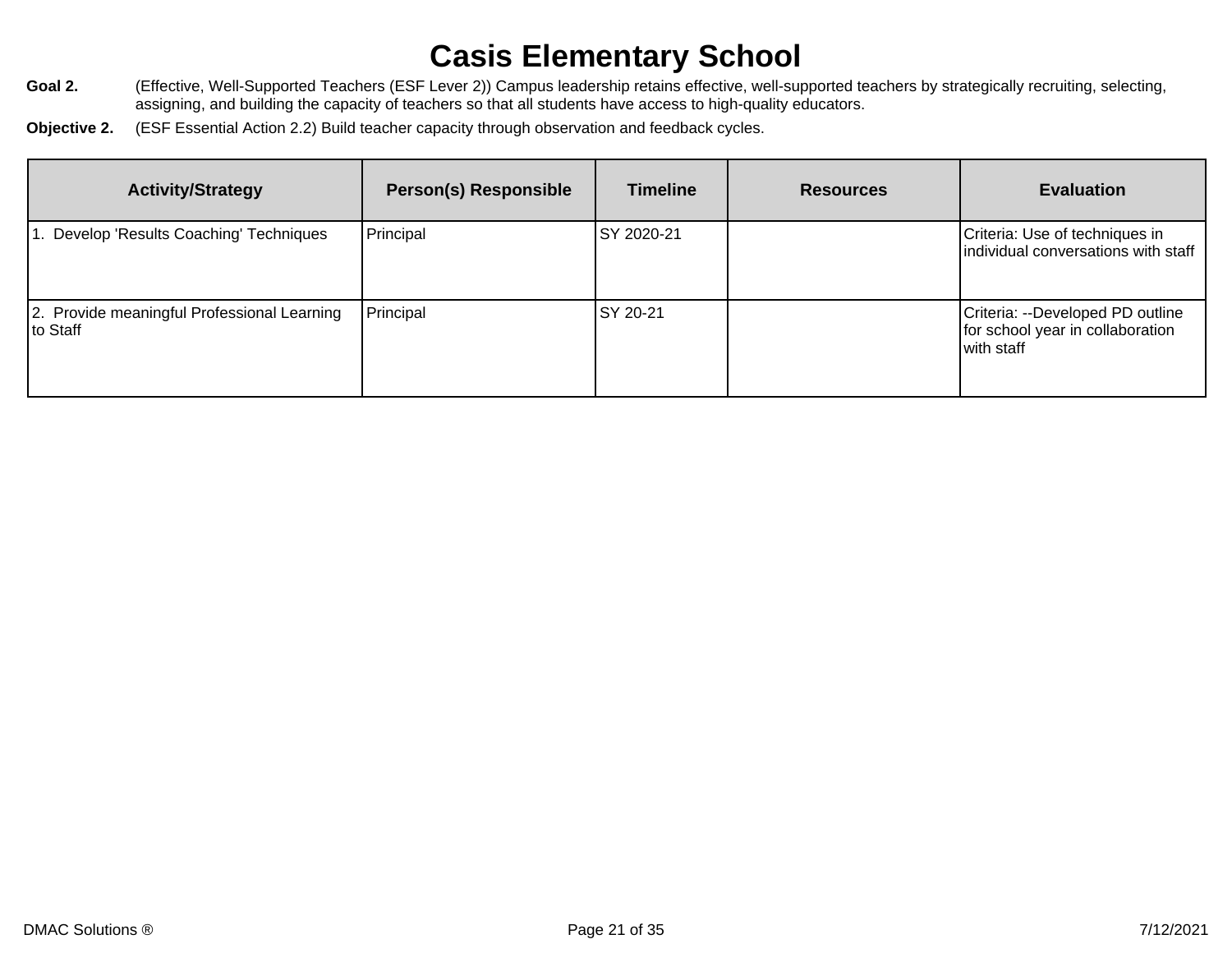- Goal 3. **From Act as Constant** (Positive School Culture (ESF Lever 3)) Positive school culture requires compelling and aligned vision, mission, goals and values, explicit behavioral expectations and management system, proactive and responsive student support services, and involved families and community.
- **Objective 1.** (ESF Essential Action 3.1) Compelling and aligned vision, mission, goals, values focused on a safe environment and high expectations

| <b>Activity/Strategy</b>                                                                                                                                                              | <b>Person(s) Responsible</b> | <b>Timeline</b> | <b>Resources</b> | <b>Evaluation</b>                |
|---------------------------------------------------------------------------------------------------------------------------------------------------------------------------------------|------------------------------|-----------------|------------------|----------------------------------|
| I. Continue to maintain local values, mission,<br>vision, and goals (PRIDE Expectations), as<br>well as execute all new COVID-19 practices to<br>100% compliance. (Target Group: All) | Administrators               | On-going        |                  | Criteria: Compliance monitoring. |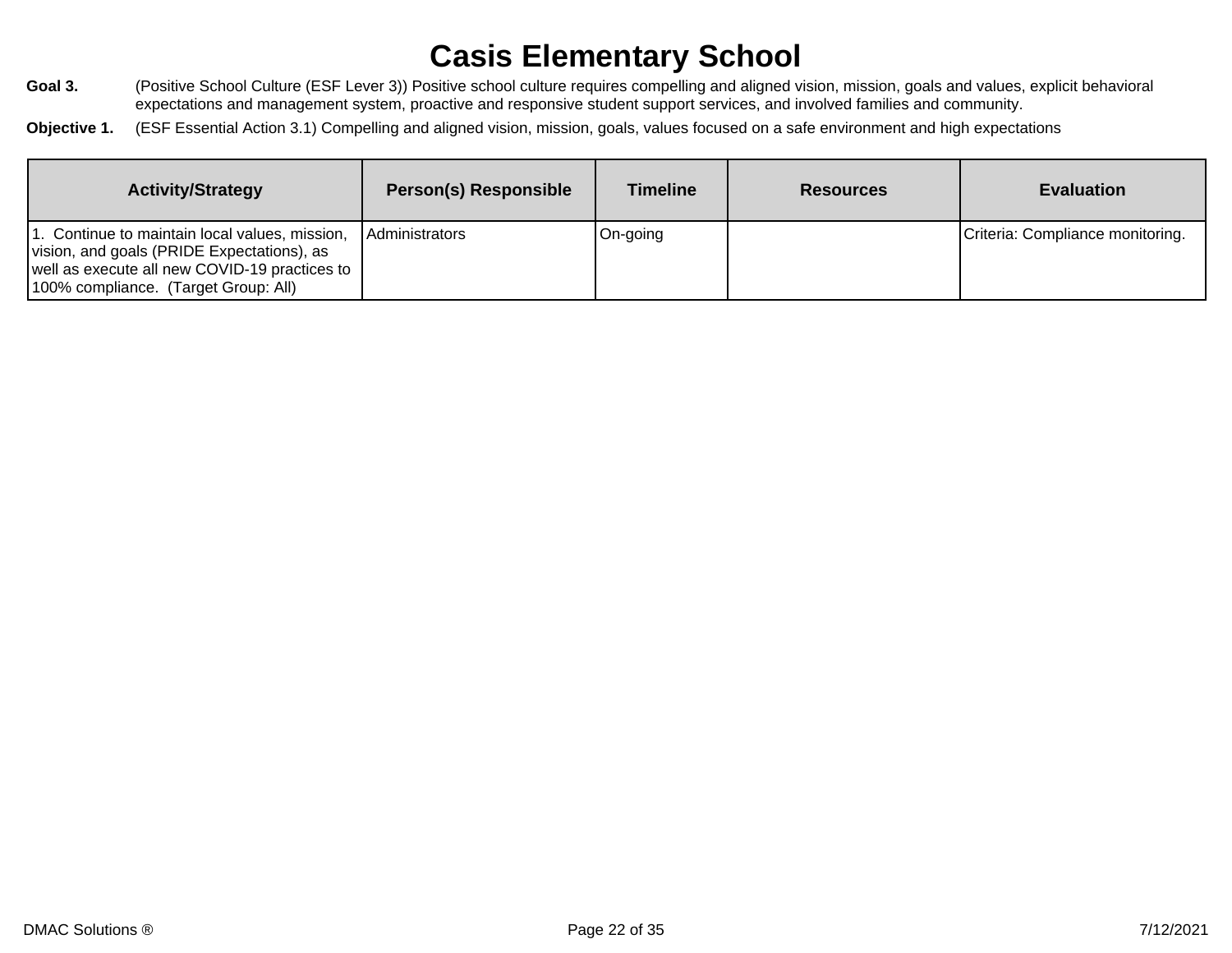- Goal 3. **Combin 1** (Positive School Culture (ESF Lever 3)) Positive school culture requires compelling and aligned vision, mission, goals and values, explicit behavioral expectations and management system, proactive and responsive student support services, and involved families and community.
- **Objective 2.** (Culturally Responsive Restorative Practices (CRRP)) Research indicates that exclusionary discipline practices disproportionately affect students of color and increase the likelihood of later developmental challenges, including academic disengagement, lower academic achievement, and increased involvement in the juvenile justice system. CRRP is intended to counteract these trends by providing schools with resources and a framework to cultivate a positive, affirming school climate for all students and staff.

| <b>Activity/Strategy</b>                                                                                                                                                                                                                                          | <b>Person(s) Responsible</b>         | <b>Timeline</b> | <b>Resources</b> | <b>Evaluation</b>                                                                                                                                               |
|-------------------------------------------------------------------------------------------------------------------------------------------------------------------------------------------------------------------------------------------------------------------|--------------------------------------|-----------------|------------------|-----------------------------------------------------------------------------------------------------------------------------------------------------------------|
| 1. Form a campus Equity Committee to<br>oversee, monitor, and lead local practices that<br>ensure anti-racist and exclusionary behaviors<br>are not occurring that prevent all students for<br>reaching their fullest learning potential. (Target)<br>Group: All) | Administrators, Campus<br>Committees | On-going        |                  | Criteria: Documentation of action<br>efforts that the committee and<br>school are making to ensure the<br>equitable and anti-racist treatment<br>of all occurs. |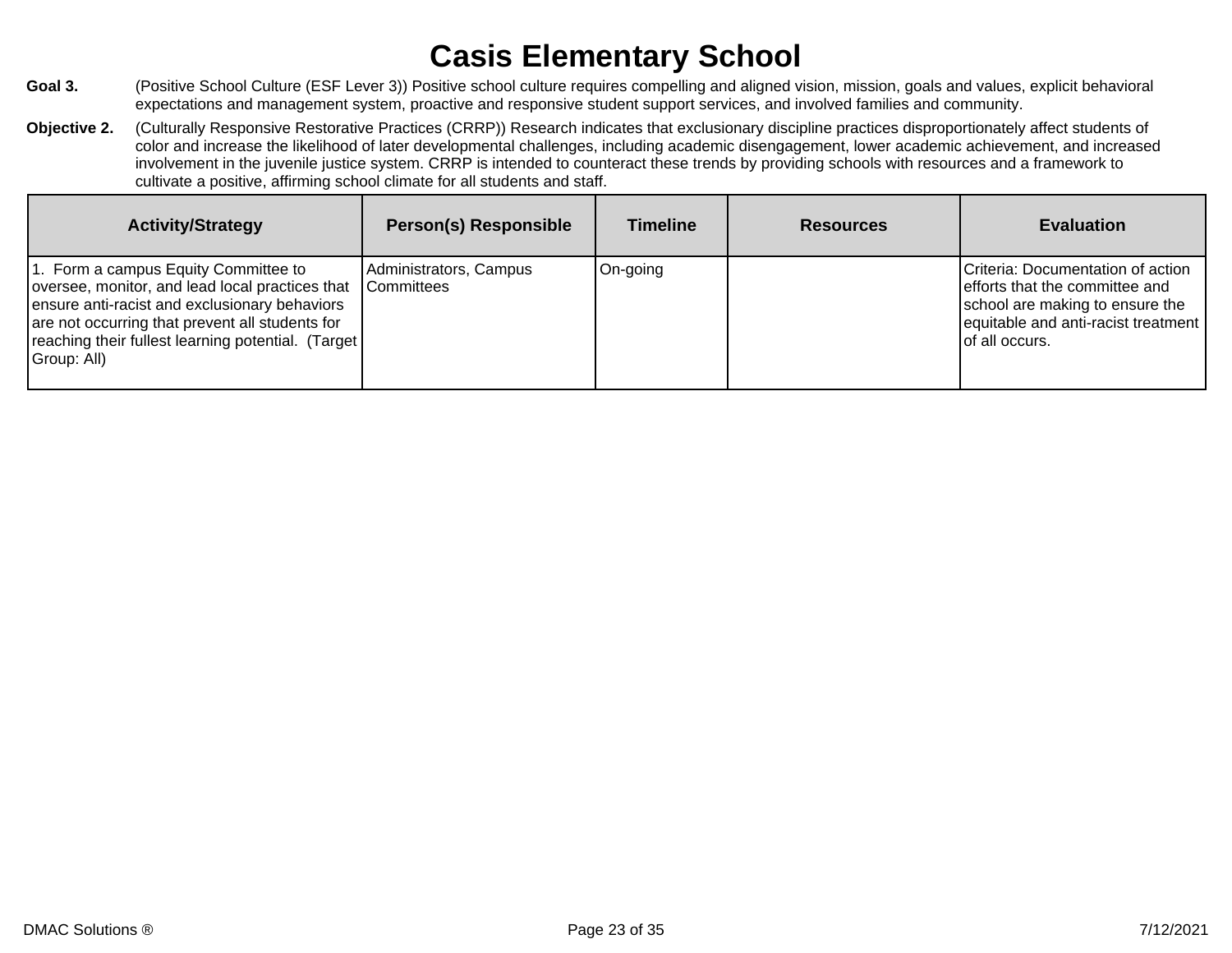- Goal 4. (High Quality Curriculum (ESF Lever 4)) All students have access to a TEKS-aligned, guaranteed and viable curriculum, assessments, and resources to engage in learning at appropriate levels of rigor.
- **Objective 1.** (ESF Essential Action 4.1) Curriculum and assessments aligned to TEKS with a year-long scope and sequence

| <b>Activity/Strategy</b>                                                                                                                                                                                                     | <b>Person(s) Responsible</b> | Timeline | <b>Resources</b> | <b>Evaluation</b>                                                                      |
|------------------------------------------------------------------------------------------------------------------------------------------------------------------------------------------------------------------------------|------------------------------|----------|------------------|----------------------------------------------------------------------------------------|
| 1. Continue to implement and development<br>BLEND/Seesaw lessons to a degree that<br>engages and challenges students to a high<br>Ievel. Continuing to implement authentic<br>learning experiences for all students as well. | Administrators, Teachers     | On-going |                  | Criteria: Strong student outcomes<br>and continual technology system<br>limprovements. |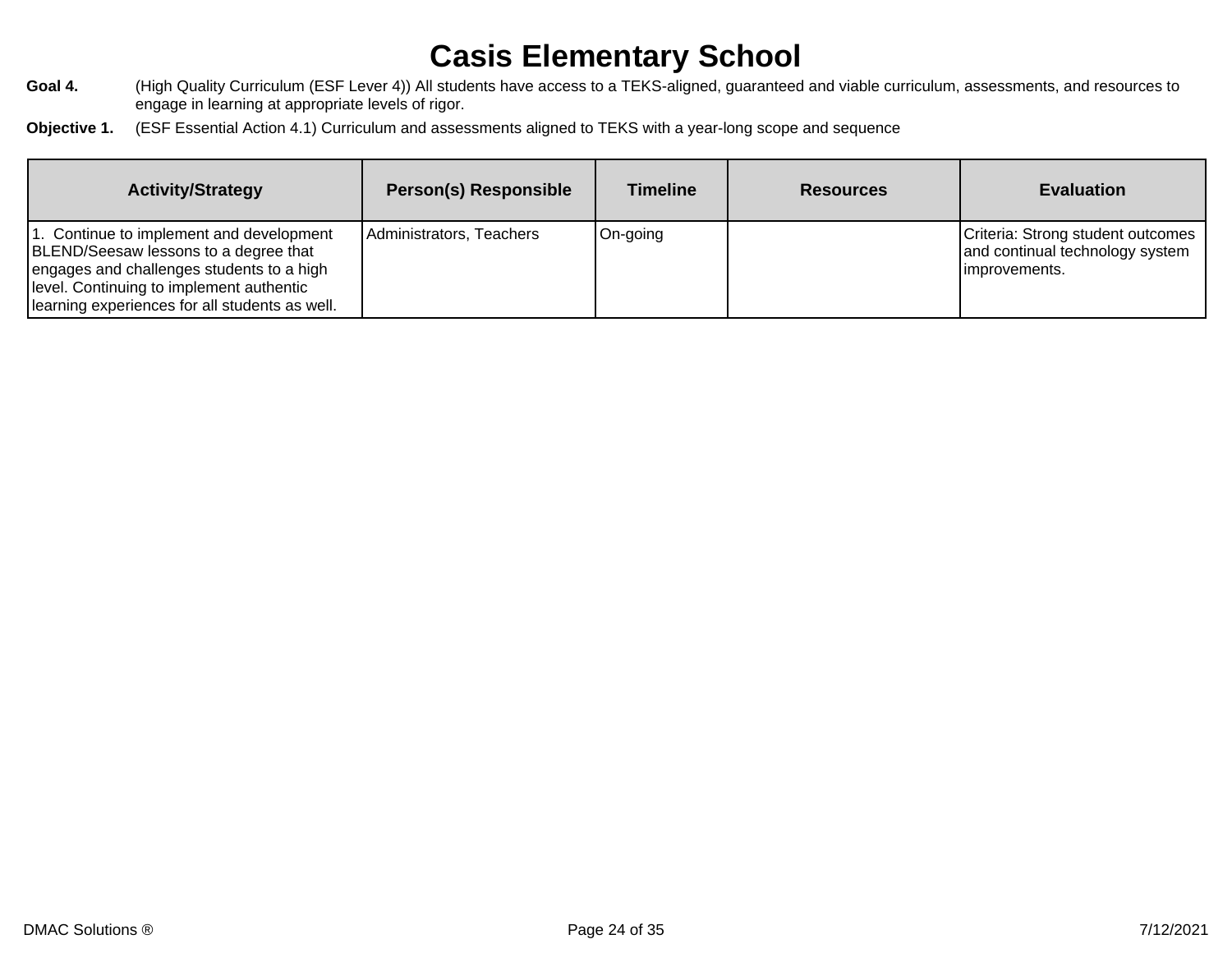- Goal 5. **Figure 1** (Effective Instruction (ESF Lever 5)) All students have rigorous learning experiences because the school ensures objective-driven daily lessons, classroom routines, and formative assessments that yield the data necessary for teachers to reflect, adjust, and deliver instruction that meets the needs of each student.
- **Objective 1.** (ESF Essential Action 5.4) RTI for students with learning gaps

| <b>Activity/Strategy</b>                                                                                                                                                                                                                                                                  | <b>Person(s) Responsible</b>                   | <b>Timeline</b> | <b>Resources</b> | <b>Evaluation</b>                                                                                                                                             |
|-------------------------------------------------------------------------------------------------------------------------------------------------------------------------------------------------------------------------------------------------------------------------------------------|------------------------------------------------|-----------------|------------------|---------------------------------------------------------------------------------------------------------------------------------------------------------------|
| 1. Continue to identify students with reading<br>and math needs, per grade. Specialists will<br>work with teachers to create appropriate<br>local/district assessment levels that will target<br>students who need intervention support.<br>(Target Group: All) (Strategic Priorities: 2) | Instructional<br>Specialists/Coaches, Teachers | On-going        |                  | Criteria: Tracking of student<br>progress in eCST and<br>improvements in benchmark<br>assessment performances<br>(MapGrowth, TxKEA, Circle<br>Progress, etc). |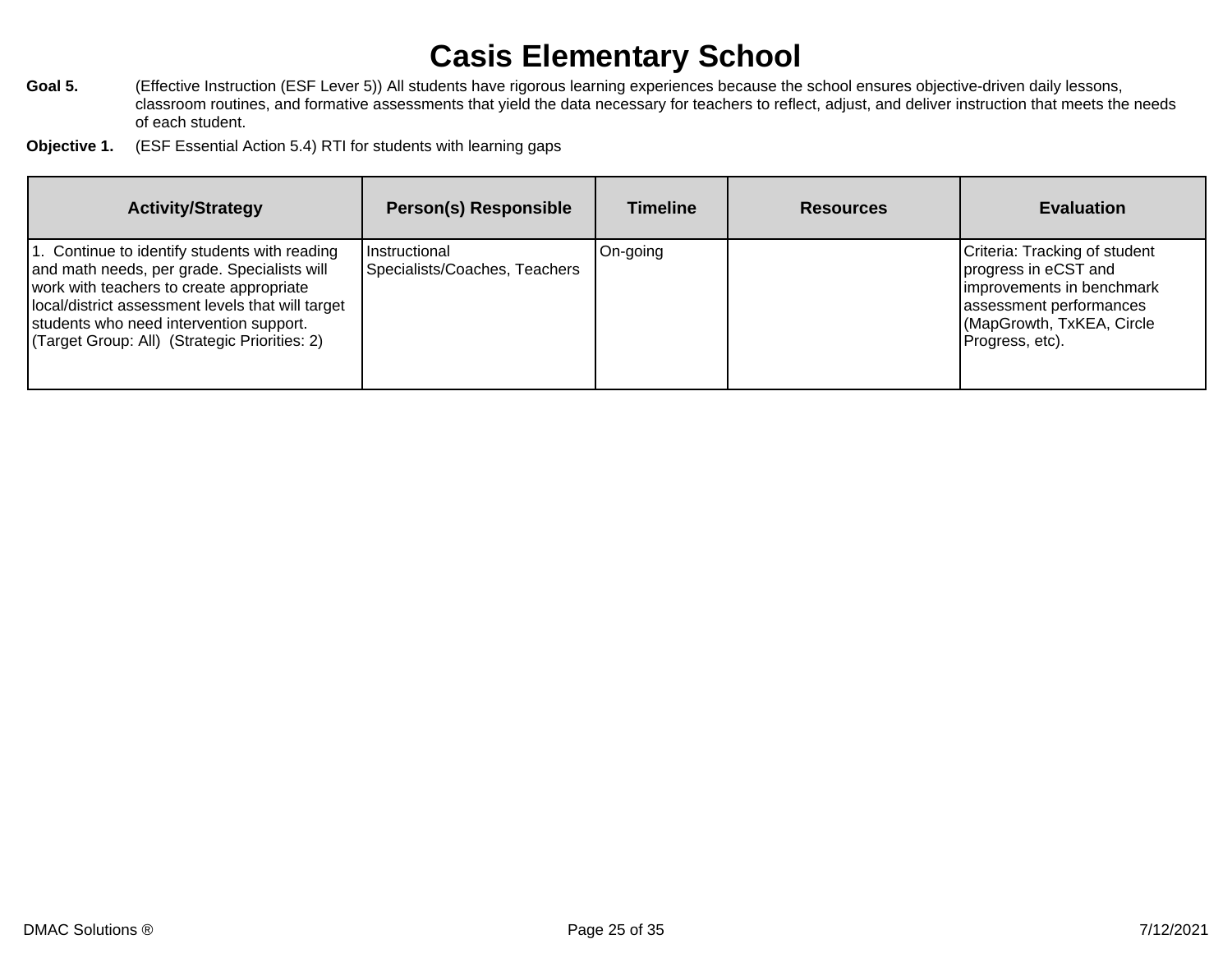- Goal 6. **Figure 12+ College, Career, and Life Readiness)** We are focused on ensuring that our students are prepared for a changing and increasingly complex future; to cultivate the knowledge, skills, mindset of a lifelong learner in order to be successful beyond high school.
- **Objective 1.** (Attendance and Dropout Prevention) Attendance and Dropout Prevention

| <b>Activity/Strategy</b>                                                                                                                                                                         | <b>Person(s) Responsible</b>                       | <b>Timeline</b> | <b>Resources</b> | <b>Evaluation</b>                                                                                            |
|--------------------------------------------------------------------------------------------------------------------------------------------------------------------------------------------------|----------------------------------------------------|-----------------|------------------|--------------------------------------------------------------------------------------------------------------|
| I. Administrator, Attendance Clerk, and<br>Teachers will ensure that attendance records<br>are accurate and reflective of student<br>engagement and learning environment.<br>(Target Group: All) | Assistant Principal, Attendance<br>Clerk, Teachers | On-going        |                  | Criteria: Strong and consistent<br>lattendance records for both<br>remote and on-campus learners<br>l(>95%). |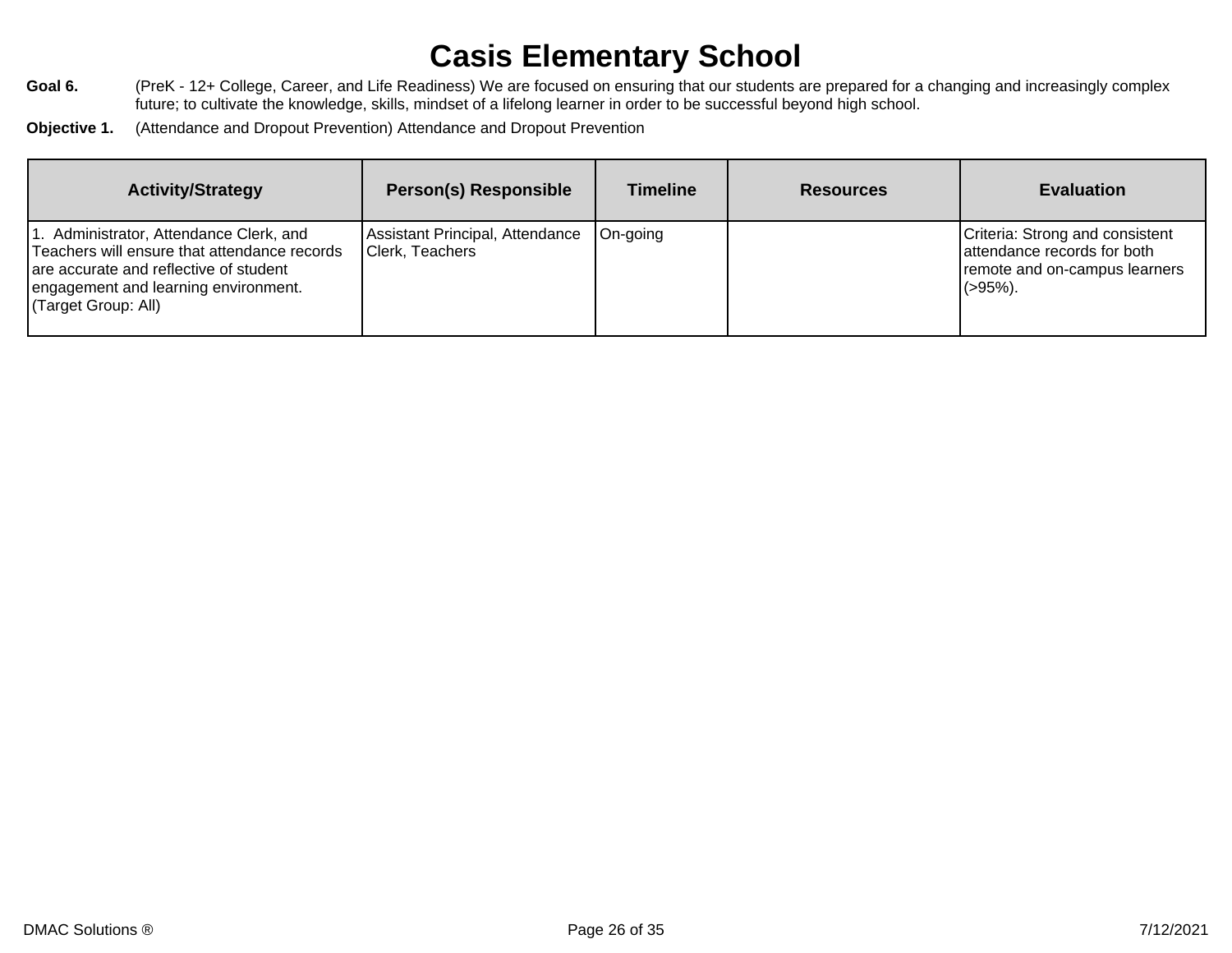Goal 7. **Coal 7.** (Vibrant, Welcoming, 21st Century Learning Environments) Modernization Projects, School Changes, Targeted Utilization Plans, and AISD CARES

**Objective 1.** (Modernization Projects (2017 Bond)) Modernization Projects (2017 Bond)

| <b>Activity/Strategy</b>                                                                                            | <b>Person(s) Responsible</b>  | <b>Timeline</b> | <b>Resources</b> | <b>Evaluation</b>                                                                               |
|---------------------------------------------------------------------------------------------------------------------|-------------------------------|-----------------|------------------|-------------------------------------------------------------------------------------------------|
| 1. Collaboration with PTA Organization                                                                              | Principal, PTA President      | SY 2020-21      |                  | Criteria: --Executive Board &<br>General PTA participation                                      |
| 2. Participation of Campus Architectural Team   Principal<br>(CAT)                                                  |                               | SY 2020-21      |                  | Criteria: --School Modernization<br>l Work                                                      |
| 3. Participation of Campus Advisory Council                                                                         | <b>CAC Members, Principal</b> | SY 20-21        |                  | Criteria: --Monthly CAC Meetings<br>8. Minutes                                                  |
| 4. Consult with CAT, Construction Team, and<br>AISD staff to ensure execution of facility<br>modernization project. | Principal                     | 2020 - 2023     |                  | Criteria: Completion of both<br>phase-in year building projects<br>(2021 - 2022 & 2022 - 2023). |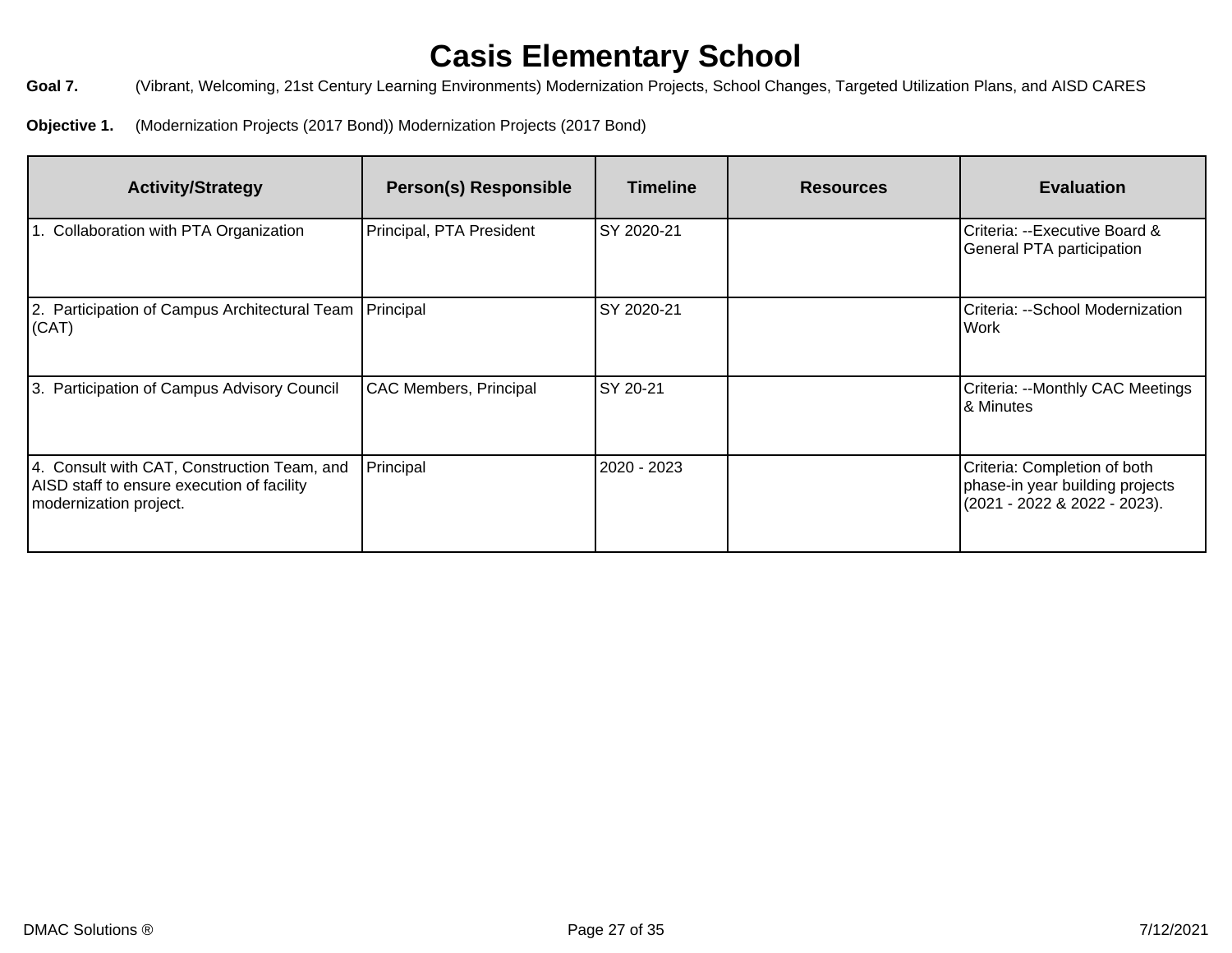- Goal 8. **Mullar 20 and 10 Audio Child, Every Child) Health Education, Physical Education & Physical Activity, Nutrition Environment & Services, Health Services, Counseling,** Psychological & Social Services, Social & Emotional Climate, Physical Environment, Employee Wellness, Family Engagement, and Community Engagement
- **Objective 1.** (Whole Child, Every Child) Whole Child, Every Child

| <b>Activity/Strategy</b>                                                                                                                                                                               | <b>Person(s) Responsible</b>                  | <b>Timeline</b> | <b>Resources</b> | <b>Evaluation</b>                                       |
|--------------------------------------------------------------------------------------------------------------------------------------------------------------------------------------------------------|-----------------------------------------------|-----------------|------------------|---------------------------------------------------------|
| 11. Continue to incorporate SEL lessons within<br>the daily class schedule (teacher-led and<br>counselor-led). Model SEL practices<br>[throughout the school (Administration). (Target]<br>Group: All) | Administrators, Counselor,<br><b>Teachers</b> | On-going        |                  | Criteria: Staff, Student, and Family<br>Survey results. |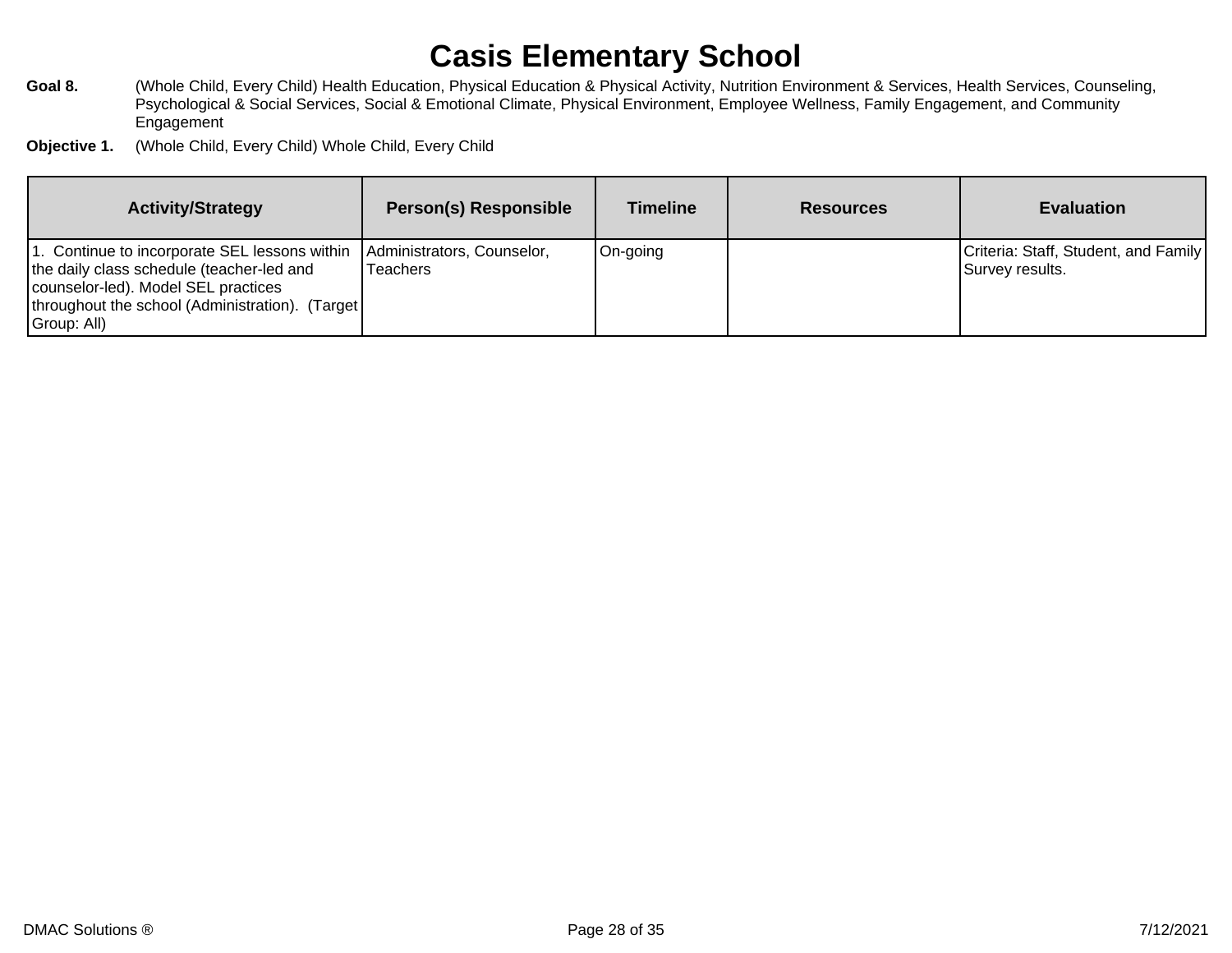- Goal 8. **Mullar 20 and 10 Audio Child, Every Child) Health Education, Physical Education & Physical Activity, Nutrition Environment & Services, Health Services, Counseling,** Psychological & Social Services, Social & Emotional Climate, Physical Environment, Employee Wellness, Family Engagement, and Community **Engagement**
- **Objective 2.** (Health and Wellness) Health and Wellness

| <b>Activity/Strategy</b>                                                        | <b>Person(s) Responsible</b>               | <b>Timeline</b> | <b>Resources</b> | <b>Evaluation</b>                                                                                                                 |
|---------------------------------------------------------------------------------|--------------------------------------------|-----------------|------------------|-----------------------------------------------------------------------------------------------------------------------------------|
| 1. Encourage and support self-care and<br>wellness for all. (Target Group: All) | Administrators, Staff Wellness<br>Champion | On-going        |                  | Criteria: Adherence to all safety<br>and health protocols, as well as<br>encouraging healthy activities for<br>the mind and body. |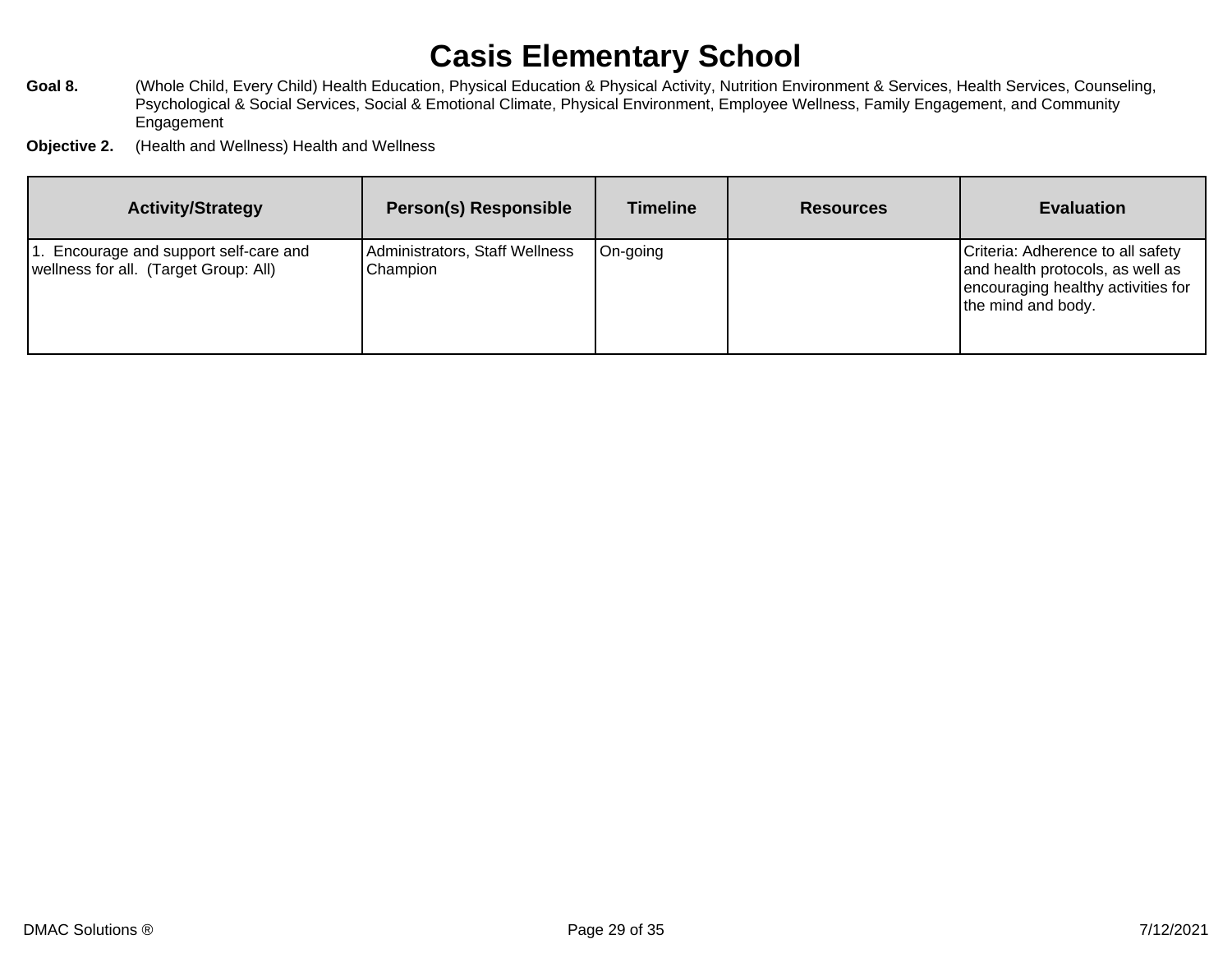- Goal 9. **Advanced Academics) Advanced academics are educational programs designed to move students with high ability at a pace appropriate to their rate of** learning through studies that go beyond the age-level or grade-level expectations which include depth and complexity, provide academic acceleration, and address the cognitive, social, and emotional needs of the students. Smart without compromise. Potential without limits.
- **Objective 1.** (Advanced Academics) GT-CAMP and representation in GT for historically underserved student groups

| <b>Activity/Strategy</b>                                                                                                                                                                                                                                                                                         | <b>Person(s) Responsible</b> | <b>Timeline</b>           | <b>Resources</b> | <b>Evaluation</b> |
|------------------------------------------------------------------------------------------------------------------------------------------------------------------------------------------------------------------------------------------------------------------------------------------------------------------|------------------------------|---------------------------|------------------|-------------------|
| 1. Ensure that GT program components are<br>properly carried out and ensure fidelity in the<br>system of identifying students, with targeted<br>view for underserved student populations<br>(African American, Hispanic, etc.). (Target<br>Group:<br>All, H, AA, ECD, ESL, SPED, GT, M, F, AtRisk, Dys,<br> 504) | <b>GT Advocate</b>           | <b>District Timelines</b> |                  |                   |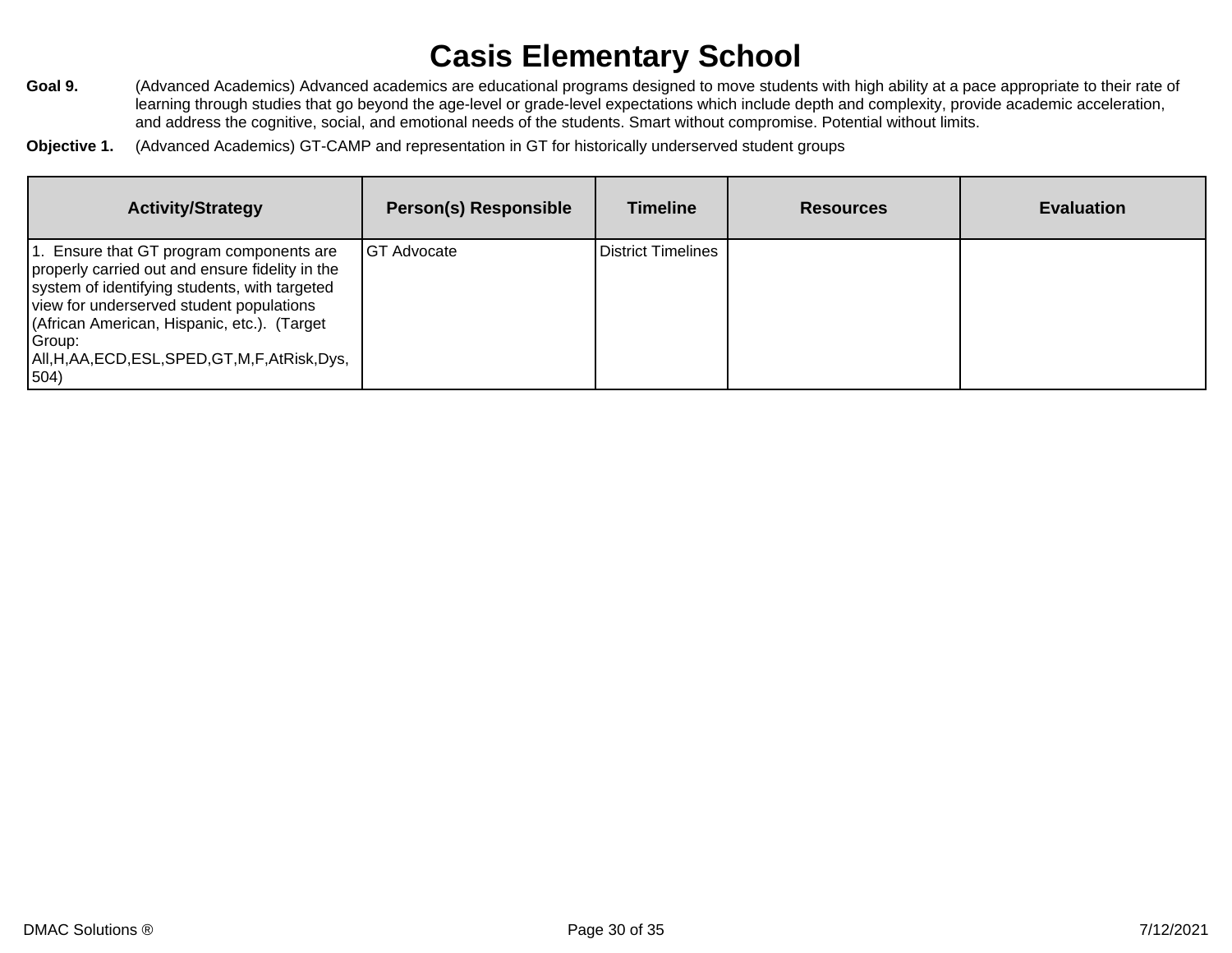- Goal 10. (Supporting Special Populations) The Special Education team exists to support the Austin ISD mission of ensuring children who receive special education services are provided with access to Free and Appropriate Public Education in the Least Restrictive Environment to ensure they receive a quality education that enables them to achieve their potential and participate fully in future social, economic and educational opportunities.
- **Objective 1.** (Supporting Special Populations) Ensure compliance with all 504 and Special Education requirements.

| <b>Activity/Strategy</b>                                                                                                                                                                                                 | <b>Person(s) Responsible</b>                                                              | <b>Timeline</b> | <b>Resources</b> | <b>Evaluation</b>                                                                                                     |
|--------------------------------------------------------------------------------------------------------------------------------------------------------------------------------------------------------------------------|-------------------------------------------------------------------------------------------|-----------------|------------------|-----------------------------------------------------------------------------------------------------------------------|
| I. Identify Administrative and Teacher Leads<br>that will ensure that both Special Education<br>and 504 Service programs are in proper<br>compliance and executing services that are<br>agreed upon and legally binding. | 504 Coordinator, Administrators, On-going<br>SpEd Administrator, SpEd<br>Department Chair |                 |                  | Criteria: Compliance reports for<br>identification and monitoring of<br>Sped services (IEP) and 504<br>support plans. |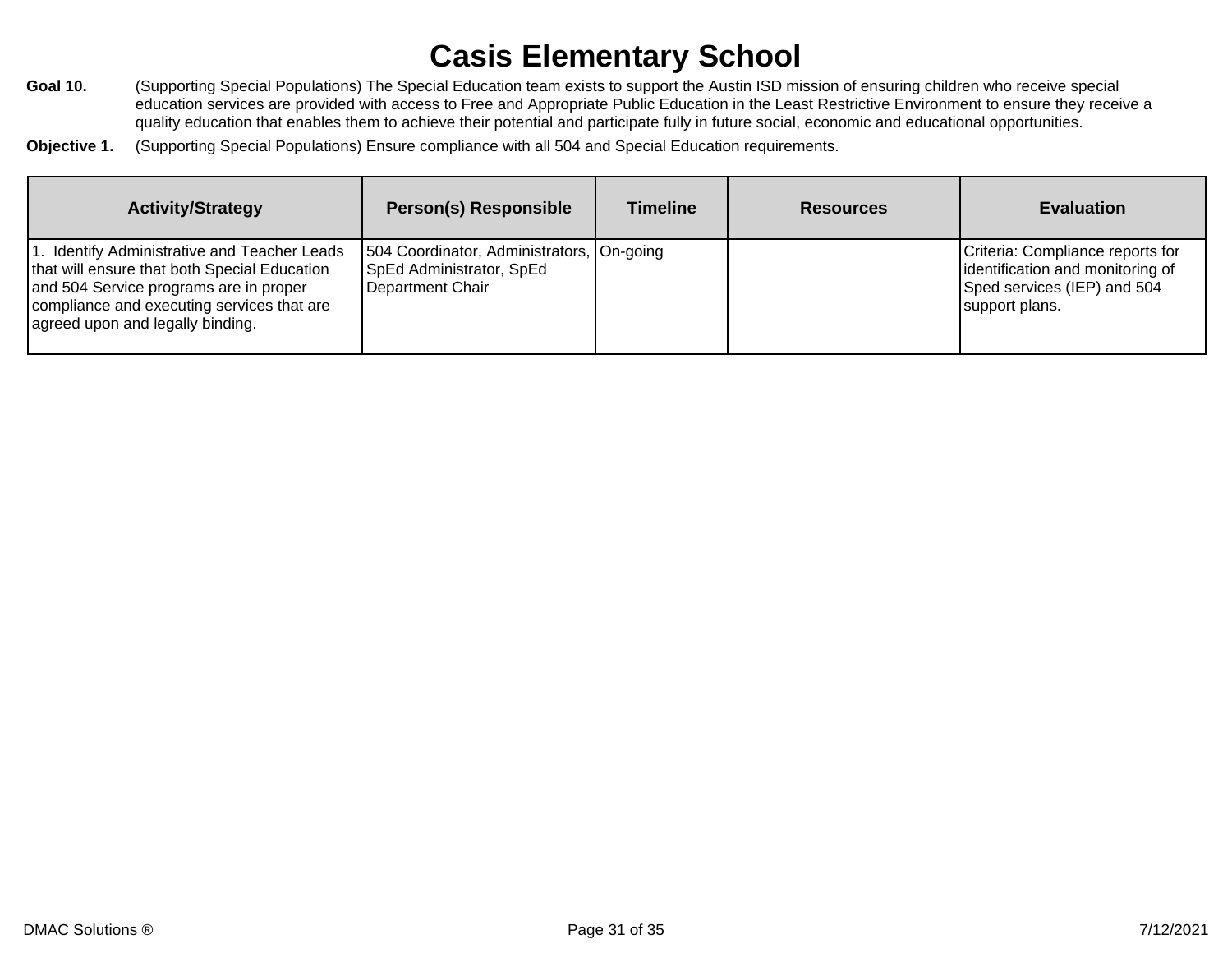- Goal 11. (Sustainability) Guided by the Environmental Stewardship Advisory Committee, the district is working to balance the needs of the environment; the diverse community we serve; and available financial resources across the three foundational pillars and eight sustainability action areas: Engery, Water, Transportation, Air Quality, Purchasing, Waste, Food, and Nature. austinisd.org/sustainability
- **Objective 1.** Campus will exercise sustainable practices during and throughout the new modernization process.

| <b>Activity/Strategy</b>                                                                                                                                                                                                                                                                                            | <b>Person(s) Responsible</b>                  | <b>Timeline</b> | <b>Resources</b> | <b>Evaluation</b>                                                                                                                                                                                                                          |
|---------------------------------------------------------------------------------------------------------------------------------------------------------------------------------------------------------------------------------------------------------------------------------------------------------------------|-----------------------------------------------|-----------------|------------------|--------------------------------------------------------------------------------------------------------------------------------------------------------------------------------------------------------------------------------------------|
| 1. Composting and recycling will continue to<br>be sustainable practices. Purging and<br>  minimizing outdated equipment/supplies will be<br>a priority, as we prepare to move into a new<br>building. Campus 'Furniture Group' will lead<br>efforts in selection of modernized furniture for<br>the new buildings. | Administrators, Committee,<br><b>Teachers</b> | On-going        |                  | Criteria: Custodial team will<br>monitor proper handling of<br>compost and recycle items.<br>Administration will monitor and<br>advise staff of what items should<br>be purged or retained. Completion<br>of Furniture Group action-items. |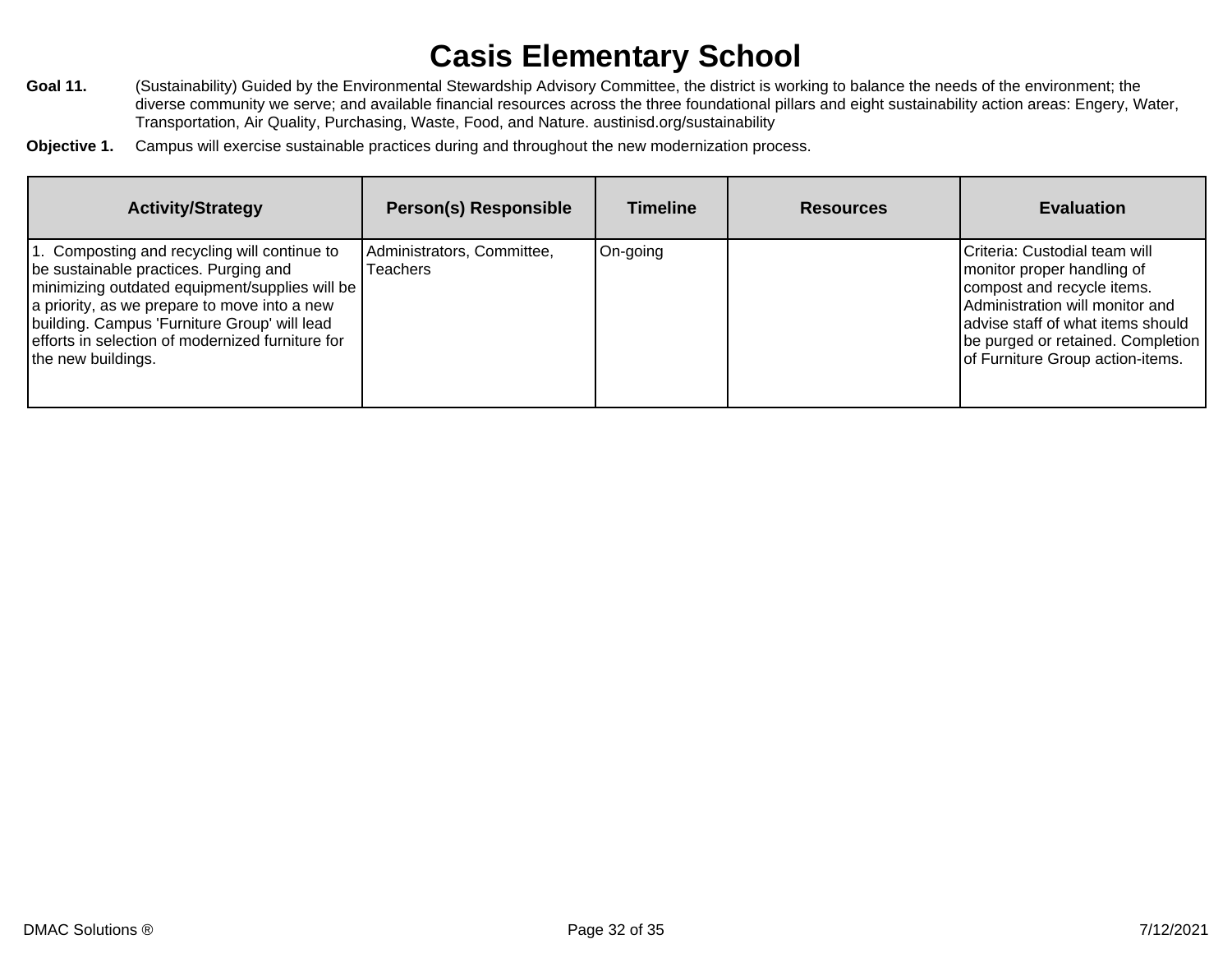Goal 12. **(Social and Emotional Learning (SEL))** Reunite, Renew, and Thrive: Social and Emotional Learning (SEL) Roadmap for Reopening School

**Objective 1.** (SEL Critical Practice 2) Design opportunities where adults can connect, heal, and build their capacity to support students.

| <b>Activity/Strategy</b>                                                                                    | <b>Person(s) Responsible</b> | <b>Timeline</b> | <b>Resources</b> | <b>Evaluation</b>      |
|-------------------------------------------------------------------------------------------------------------|------------------------------|-----------------|------------------|------------------------|
| 1. Administrators will create opportunities for<br>staff to exercise self-care and mental renewal<br>Itime. | Administrators               | On-going        |                  | Criteria: TELL Survey. |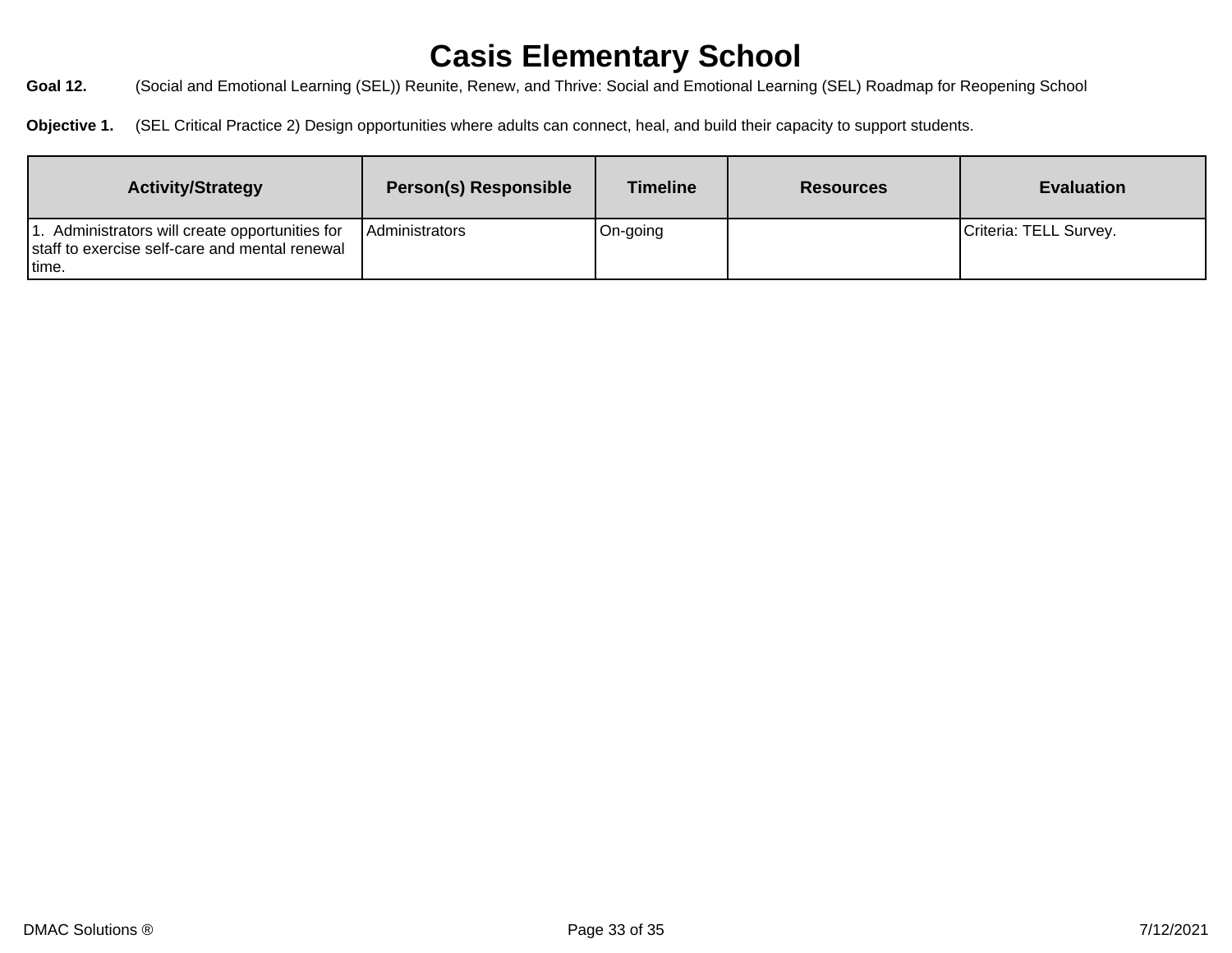**Goal 12.** (Social and Emotional Learning (SEL)) Reunite, Renew, and Thrive: Social and Emotional Learning (SEL) Roadmap for Reopening School

**Objective 2.** (SEL Critical Practice 3) Create safe, supportive, and equitable learning environments that promote all students' social and emotional development.

| <b>Activity/Strategy</b>                                                                                                                                                                                                                                                                       | <b>Person(s) Responsible</b> | <b>Timeline</b> | <b>Resources</b> | <b>Evaluation</b>                                      |
|------------------------------------------------------------------------------------------------------------------------------------------------------------------------------------------------------------------------------------------------------------------------------------------------|------------------------------|-----------------|------------------|--------------------------------------------------------|
| 1. Whether virtual or remote, teachers will<br>convey care and nurture for all students to be<br>able to perform at optimum learning levels, no<br>matter their environment. Administrators will<br>also model SEL-based strategies when<br>interacting with all students, staff, and parents. | Administrators, Teachers     | On-going        |                  | Criteria: TELL, Student, and<br><b>Family surveys.</b> |